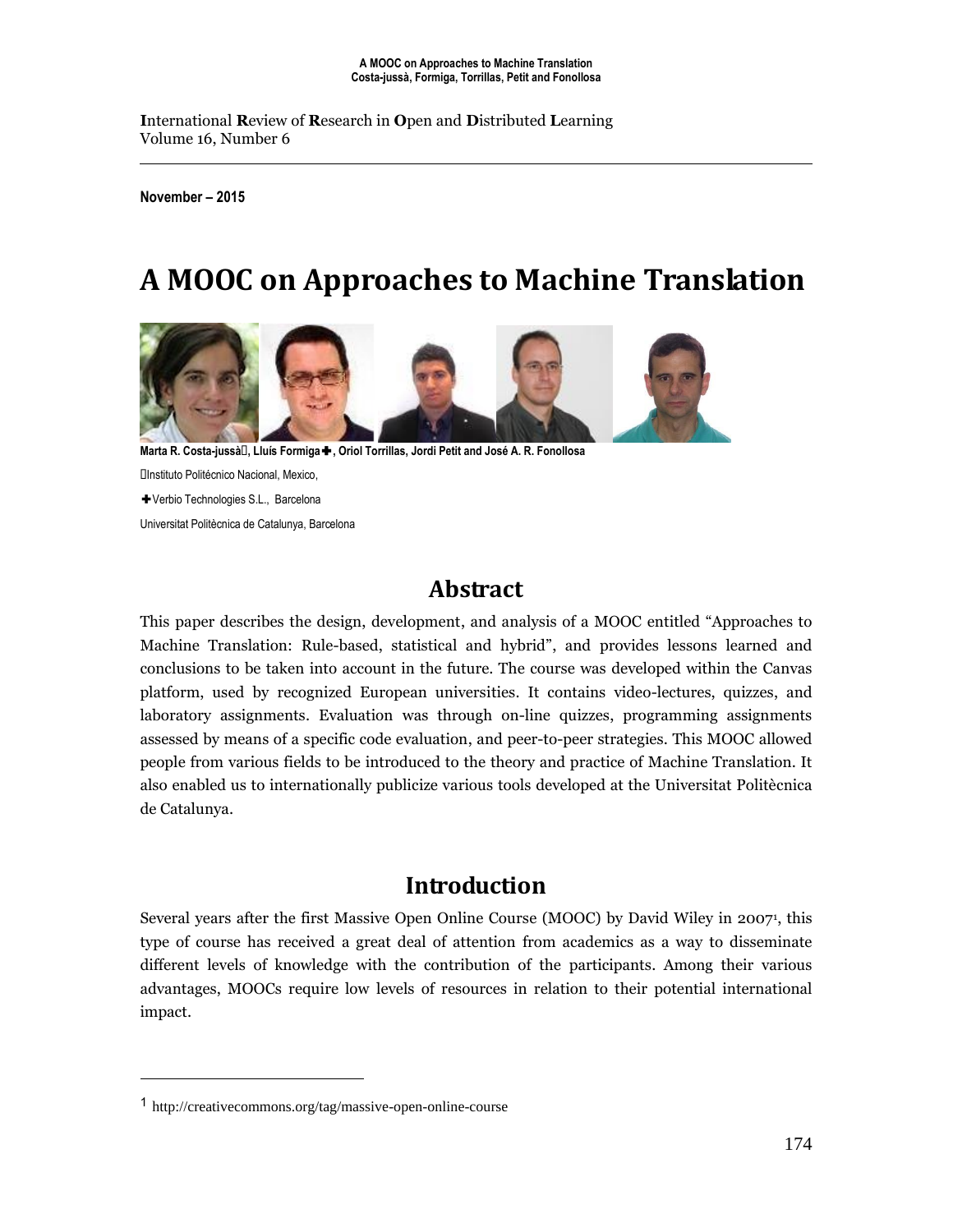In the context of Natural Language Processing (NLP), Machine Translation (MT) brings together varied communities from linguists to engineers. From the Universitat Politècnica de Catalunya (UPC), with more than 12 years of experience in the topic, we launched a MOOC that provides an overview of the basis for the most popular MT systems. Our main motivations for developing this course are listed as follows:

- To improve the content and digital resources of MT.
- To adapt an MT course to an international public.
- To propose a course on a complete platform that is used by large European universities.
- To use and publicize the open-source NLP tools developed at the UPC that are useful for the MT community.

Although the MOOC we are describing is very specific to MT, it was well received, with over 772 students registering from all around the globe. The most relevant characteristic of the MOOC presented is its development under a low-resource scenario and its far-reaching marketing strategy using in-house low-budget tools. The MOOC was set up on the well-known Canvas platform, but customized to UPC requirements. In this sense, this paper extends our ongoing previous work (Costa-jussà, Formiga, Petit & Fonollosa, 2014) and describes the complete course, focusing on how the low-resource MOOC on the topic of MT has been developed, together with a deep analysis of the output of the course mainly in terms of participation. Therefore, this paper can be useful to professors and/or researchers that want to develop a MOOC on a fresh topic and independently from the big platforms. Among the different ideas that the reader can use, we provide details of how to: constitute a multidisciplinary group of people to develop the course; promote and motivate the course; proceed step-by-step for recording and preparing evaluation materials; and design and analyze the pre- and post-course surveys.

The rest of this paper is organized as follows. Section 2 depicts a brief description in both courses of MT with open material and already existing MOOCs under similar fields. Section 3 presents the course topic and contents. Section 4 describes the procedure for recording the video lectures and the promotional video, the functionalities of the Canvas platform, the MOOC team and how the course was promoted. Section 5 includes an analysis of the students including a demographic description, as well as a study into their background and experience of MOOCs. Section 6 gives details about participation in the course, such as how many people watched video-lectures, performed activities, and participated in the discussions; the section also describes the feedback received from students, and finally, it defines the correlation between participation and feedback, among other interesting issues. The last section concludes the paper with some closing remarks.

## **Related Work**

MOOC has become a strong stakeholder in professional development; however, up until now, there was no evidence of any MOOC explicitly related MT. To the best of our knowledge, the most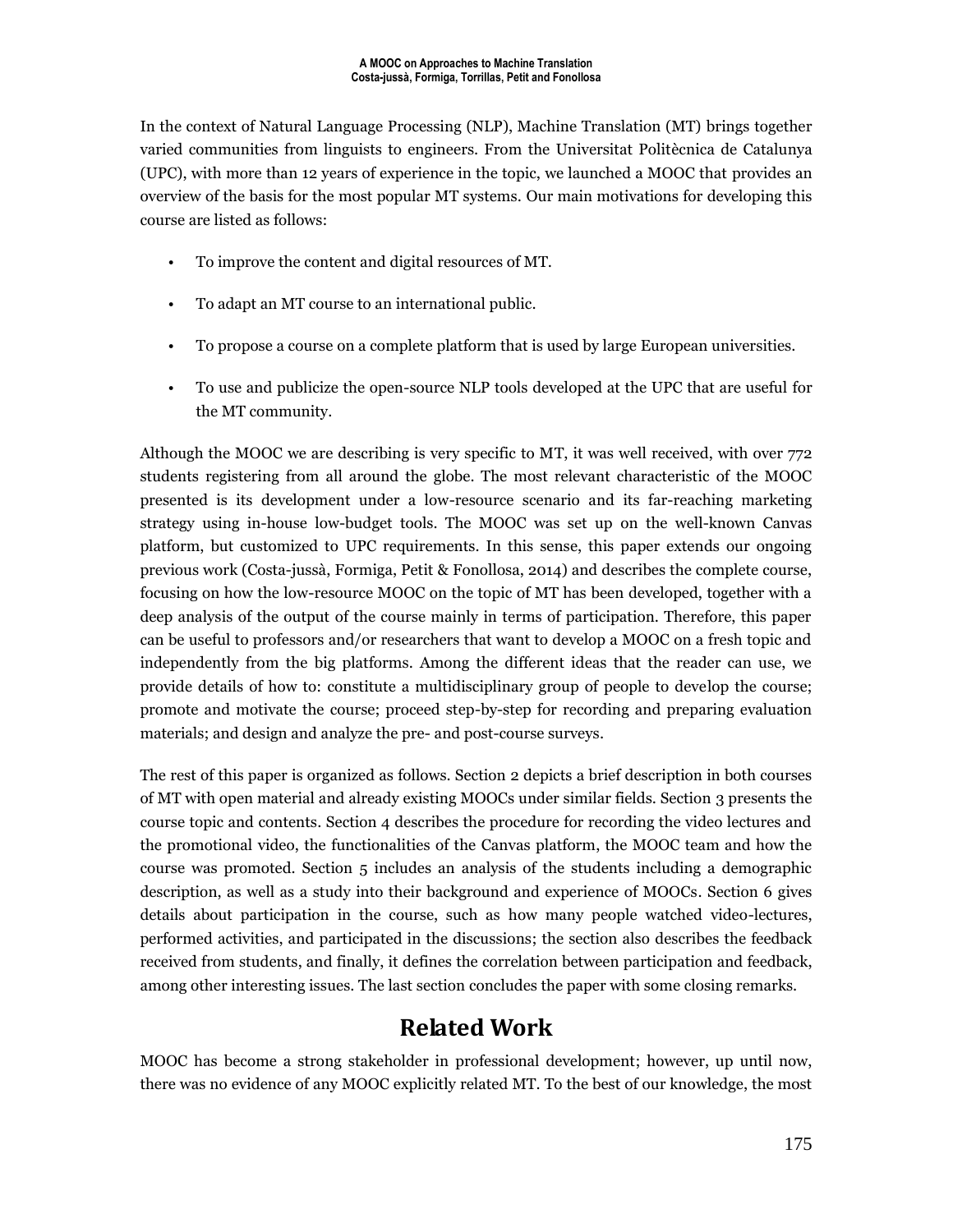similar MOOC is a course oriented to NLP in 2012 by Coursera<sup>2</sup>, a pioneering platform for such courses.

Moreover, as will be detailed in Section 3, the MT community has put a lot of educational effort with the publication of several books, on-line slides, open source tools, tutorials, workshops, and self-assessment coding tools. Nevertheless, there are fundamental characteristics defining the particularities of this subject; MT itself lies between several autonomous fields such as engineering and linguistics, hence it emerges as a frontier for artificial intelligence. The profile of MT experts require both a strong background in engineering due to its statistical facet and major notions from the field of linguistics. However, undergraduate schools today teach the intricacies of the two combined disciplines, a field known as computational linguistics. Moreover, there is a consensus on the best way to teach and make comprehensible the dynamics of MT is a methodology of Problem-Based Learning (PBL). In that sense, moving from a teaching methodology with strong practical requirements to a massive environment becomes an added challenge to the MOOC presented. It is also important to note the peculiarities of our working scenario:

1. Deploy an initial MOOC based on expertise (not introductory) that combines students from linguistics and engineering without a strong bias to both disciplines.

2. Convert the teaching material that has traditionally been delivered in classroom, longrun format at a university - sessions of 2 hours without much on-line support - to a 10 minutes online-pill format lessons.

3. Infer a PBL methodology where students cooperate with their work under multidisciplinary teams and therefore encouraging engineers to help linguists and viceversa.

Next, we review some of the related work concerning these points of the scenario. Despite not all of that work has been considered into MOOC design; some parts are enumerated for their importance to the field.

One of the first thorough studies about Open and Distance Learning (ODL) and linguistics was provided by Godwin-Jones in 2012, where the author introduced the trend in Western countries today to instruct language learning in higher education. Normally, the use of the Web was included as an additional resource in face-to-face classes, as an equal partner in instructional delivery in hybrid courses, or as the primary teaching and learning environment in distance learning. However, our course does not focus on teaching a specific language to humans, but on how machines can learn to translate. Nevertheless, some of his practical ideas helped us to design the working assignments for our course. In the same direction, (Abeer & Miri, 2014) examined students' preferences and views about learning in MOOCs and specified the criteria that make MOOCs a constructive learning environment based in its learning-by-doing philosophy. Another

 $\overline{a}$ 

<sup>2</sup> https://class.coursera.org/nlp/lecture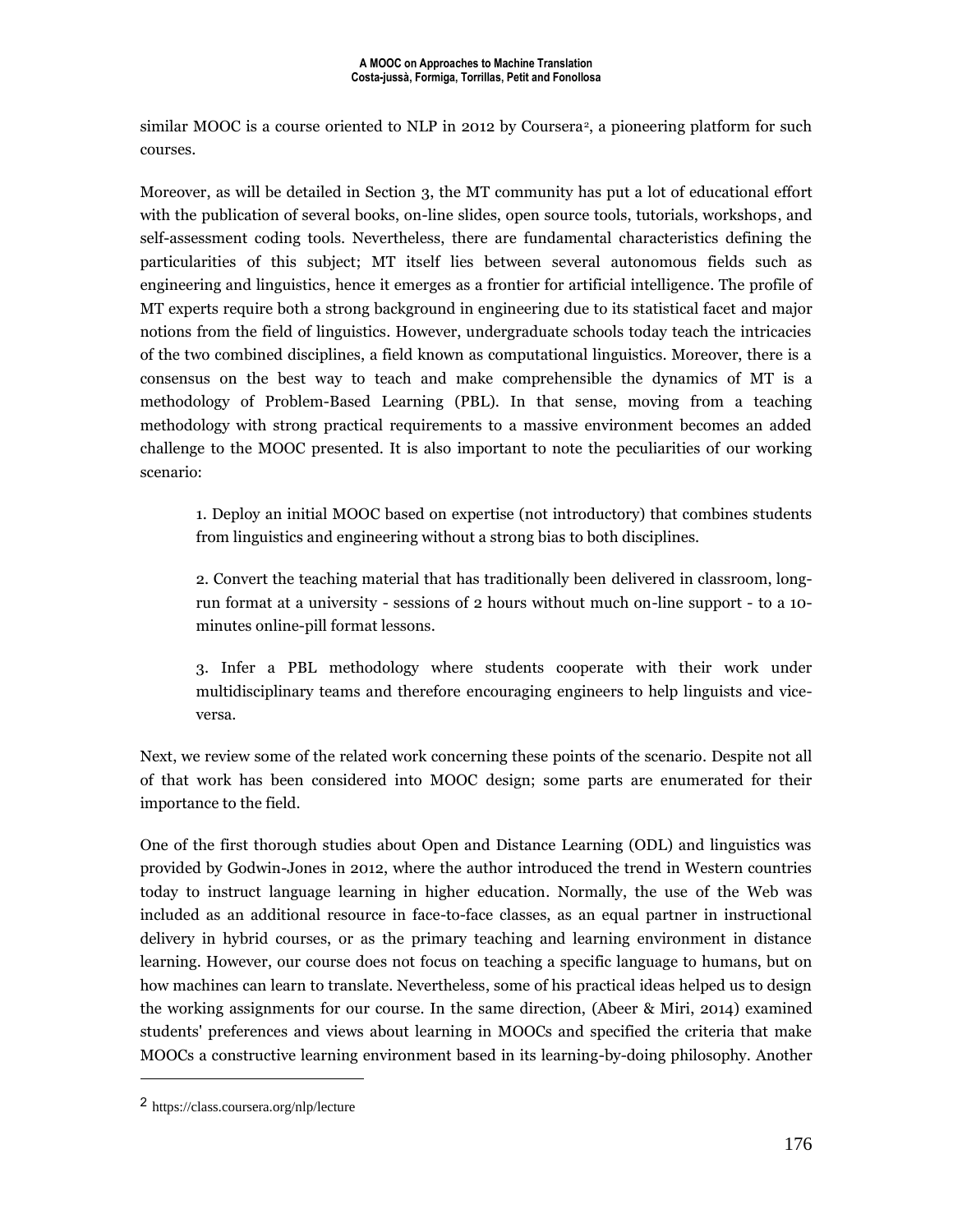topic beyond the intention of our course but on the basis of computational linguistics, is the increasing importance of emotional automatic analysis concerning students' messages in forums, discussions, and opinions of the course. To that effect, Yang, Liu, Liu, Min, and Meng (2014) selected relevant features from original feature, train-based classifiers to build a dynamic and robust ensemble. The experimental results on the real-life moods posts demonstrated that their methodology outperformed conventional multi-view semi-supervised emotion recognition methods. With the same intention, but under the ontology perspective, Gil, Virgili-Gomá, García, and Mason (2015) applied ontologies in the context of Emotional Common Sense, collaboratively collecting emotion common sense and modelling it with an ontology named EmotionsOnto. Their experiments were conducted to automatically measure users' emotional states using Brain Computer Interfaces. Moreover, under the social perspective Shen and Kuo (2015) depicted how many MOOCs have adopted social media tools for large student audiences to co-create knowledge and engage in collective learning processes, by adopting various social media mining approaches to investigate Twitter messages related to MOOC learning. In short, the findings pertaining social media mining afforded a holistic understanding of MOOC trends, public sentiment toward MOOC learning, and the influencers of MOOC-related re-tweets.

Thanks to the rapid development in technology, which can be a common ground for many fields, interdisciplinary studies have gained importance resulting in an integration of different concepts, into ODL The field of ODL has been growing requiring research in theory and their application (Aydemir, Özkeskin, & Akkurt, 2015). A strong evidence of this growth is given in the research of Muñoz-Merino, Ruipérez-Valiente, Alario-Hoyos, Pérez-Sanagustín and Delgado Kloos, C. (2015) where Precise Effectiveness Strategy (PES) is presented. PES defines precise metrics allowing the calculation of the effectiveness of students when interacting with educational resources and activities within MOOCs and Small Private On-line Courses (SPOCs). It has to be taken into account the particular aspects of the learning context. PES visualizations can help teachers make quick and informed decisions in their case study, enabling the whole comparison of a large number of students at a glance, and a quick comparison of the four SPOCs divided by videos and exercises. Another important aspect to consider when designing a MOOC is the on-line social behaviour, especially when transferring existing syllabus dynamics from classrooms to on-line platforms. In that sense, Kolp and Wautelet, (2014) raised the strong link between ODL and social networks behaviour with the clear intention to disaggregate the analysis of MOOCs. More precisely, they overviewed a set of human organizational styles from literature's theory. These theories were applied in an original manner to the representation of collaborative learning software systems. By using socially driven software development methodologies like Tropos, a new software system could be modelled as a set of collaborating actors pursuing collective and individual goals. That team effort, in addition to the individual effort, was necessary to obtain a competitive and professional solution (Harms, 2015) under corporate environments. Therefore, Self-Regulated Learning (SRL) has shown to be an effective way to learn in entrepreneurial projects at the level of the individual student, demonstrating the effects of SRL, team learning, and psychological safety on various assessment types in the context of an entrepreneurship class. That evidence becomes a key factor in our MOOC as most of the human translation professionals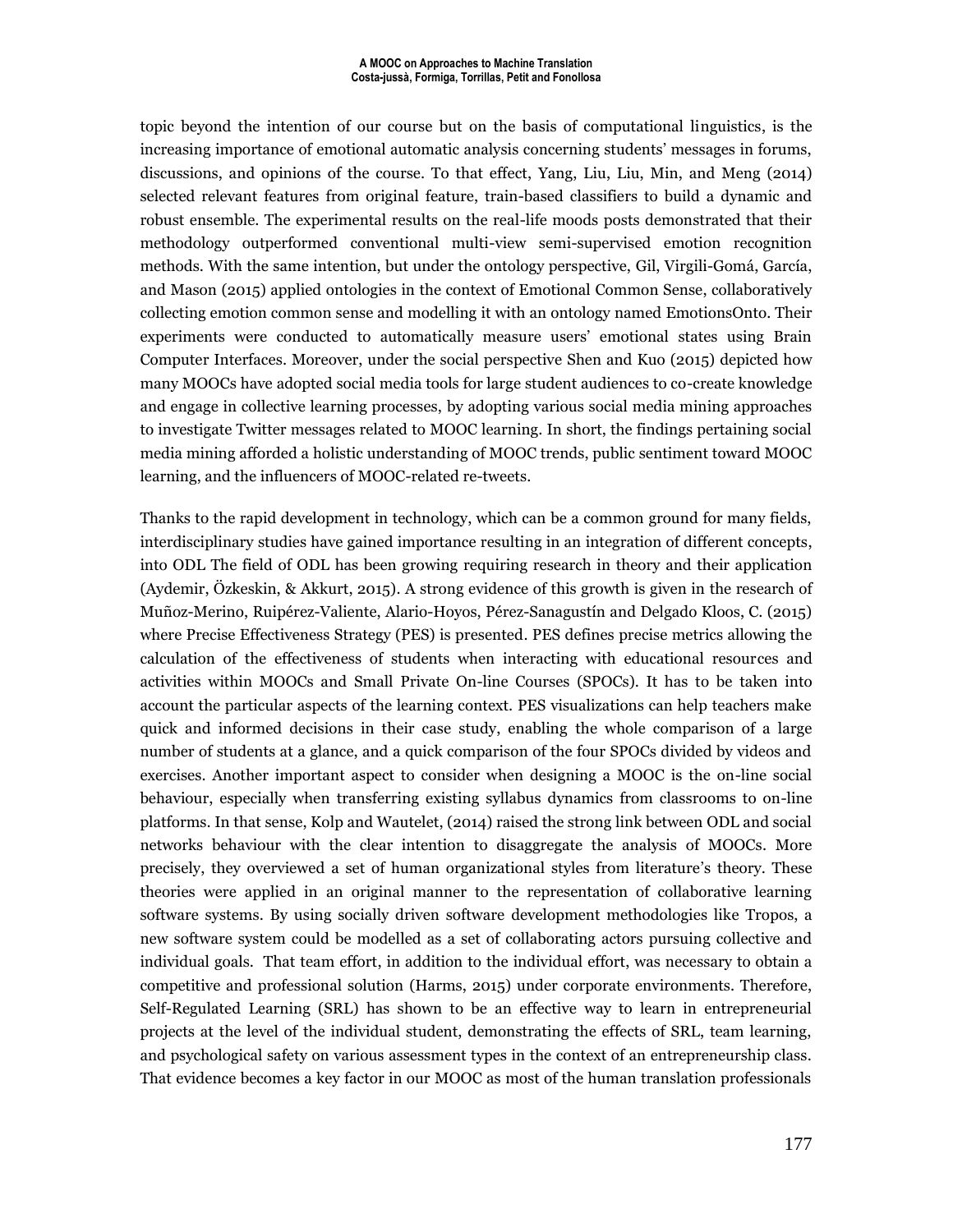work as self-employed professional liberals allowing inferring the potential of Computer Aided Translation (CAT) into their own communities.

Problem Based Learning (PBL) is an approach to learning where the syllabus is designed with problem scenarios central to student learning in each curricular component (modules/units). Terms such as "computer-mediated PBL" and "online PBL" have been used to define forms of PBL that utilise computers in some way. Despite this, many of the concerns raised by delegates at conferences around the world (Savin-Baden & Wilkie, 2006): include whether online PBL can:

- affect the existence of face-to-face PBL since online PBL will be seen as being more cost effective.
- destroy some of the original aims of PBL since some forms of online PBL tend to focus on solving narrowly defined problems that fail to encourage students to be independent inquirers who own their learning.
- reduce the impact of learning in teams, in terms of students learning to work through team difficulties and conflicts in the way required by face-to-face PBL.

Some forms of online learning are difficult to marry with types of PBL that seek to provide opportunities for the students to challenge, evaluate, and interrogate models of action, knowledge, reasoning, and reflection, such as PBL for critical contestability (Savin-Baden, 2000). Rendas and Gamboa (1999) introduced a computer simulation that was designed for PBL in order to motivate learning and structure knowledge. In the following sections, we detail how we tailored the content and activities of the course to a PBL methodology.

# **Course Topic and Content**

The aim of the course was to provide a broad view of MT. Given that MT is a multidisciplinary field involving linguists, computer scientists, engineers, and computer technicians, this course was intended for all these profiles. The course reviewed the most important paradigms of MT including statistical, rule-based, and hybrid translation, giving an overview of state-of-the-art techniques and algorithms, and it outlined the most challenging problems in the field. In addition, an overview of several evaluation approaches was presented: automatic measures; human perception evaluation; and human linguistic evaluation, with emphasis on the advantages and disadvantages of each method. The course underlined how statistics and linguistics are combined in both development and evaluation and was organized over five weeks with the addition of two extra weeks. Table 1 shows the distribution of topics per week; the last two weeks were dedicated to the development of activities and the final exam.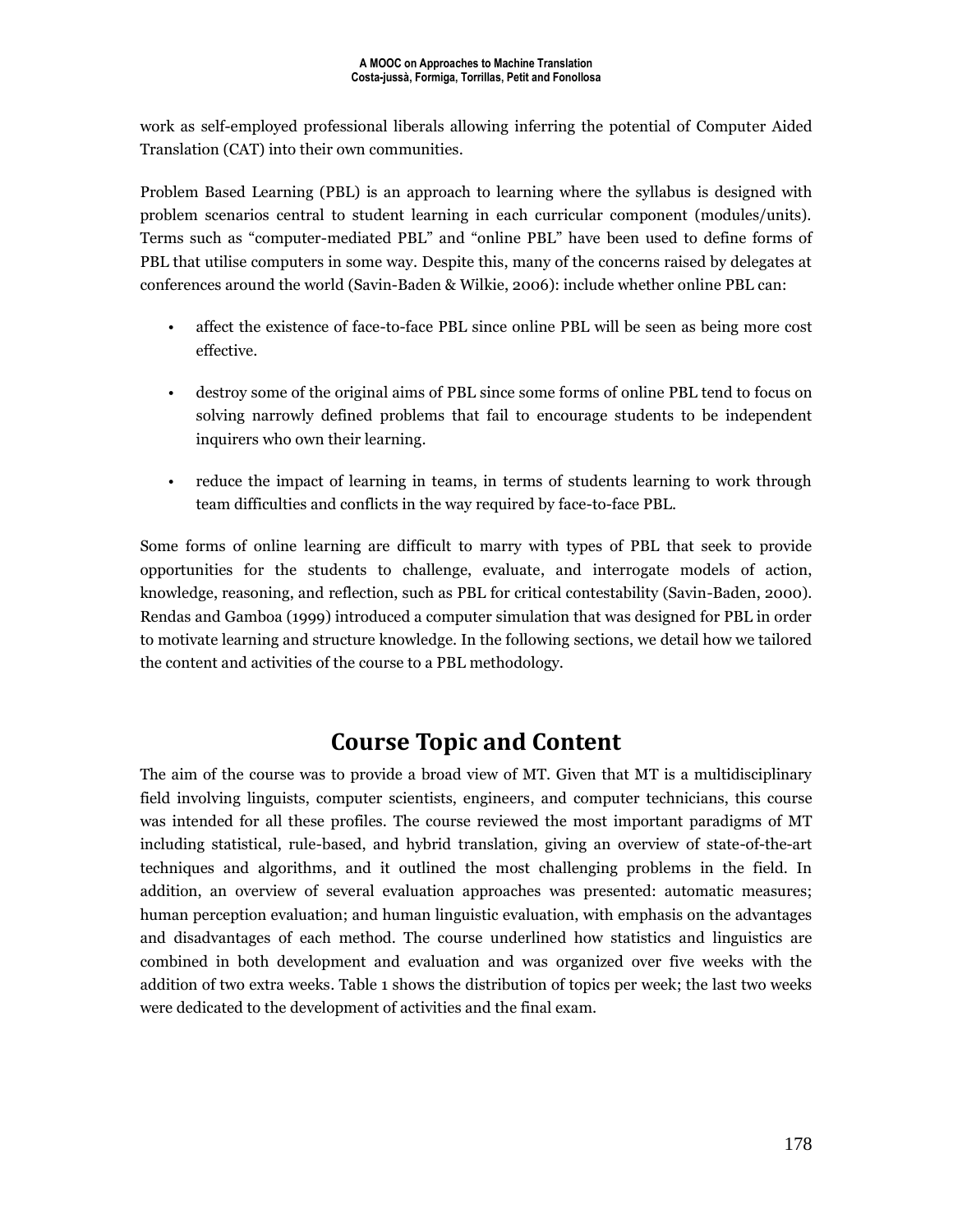### Table 1

*Course Organization*

| <b>Week Topic</b> |                                                    |  |  |  |
|-------------------|----------------------------------------------------|--|--|--|
|                   | Introduction and rule-based MT                     |  |  |  |
|                   | Alignment and phrase extraction                    |  |  |  |
|                   | Reordering, language modeling, tuning and decoding |  |  |  |
|                   | Evaluation and toolkits                            |  |  |  |
|                   | Hybrid MT and MT use case study                    |  |  |  |

From the theoretical point of view, at the end of the course the student was expected to understand the theory behind rule-based, statistical, and hybrid MT systems. The students were asked to pass several theoretical tests to demonstrate their skills. From a practical point of view, at the end of the course the student should be able to build a rule- and a statistical-based MT system. Students were also asked to build parts of the systems during the course.

Key references for the course included the Statistical Machine Translation book (Koehn, 2010) and the survey of Linguistics applied to Statistical Machine Translation (Costa-Jussà & Farrús, 2014). Other references included slides from Adam Lopez<sup>3</sup> and corresponding activities (Lopez et al., 2013). Finally, it should be mentioned that the course was compiled solely from the teachers' experience and in cooperation with other top researchers while running courses on the same topic in the RUSSIR 2012 Summer School4, Universidade de São Paulo, Universitat Politècnica de Catalunya, ESSLLI 2013 Summer School<sup>5</sup> as well as giving talks and tutorials around the world including ESWC 2013<sup>6</sup> and NAACL 2013 (Costa-jussà, 2013).

The course activities constituted the main differential linchpin of the MOOC while they contributed to its work-flow identity. In addition, they made up the set of tools needed in order to obtain qualitative and quantitative metrics to further understand what was taking place within the student learning process.

However, when designing activities, it was important to take into account the fact that not all MOOC content may be inclusive to all participants. Specifically, people coming from areas such as linguistics, humanities, fine-arts, or translation and interpretation may not have a solid mathematical background. Thus, two non-exclusionary profiles were established to achieve the certificate of accomplishment based on the syllabus. The *mt-developer* profile was oriented towards candidates with a strong mathematical background, and the *mt-manager* profile oriented towards candidates with a linguistic background and an interest in abstractly understanding several concepts and being able to interact with them.

 $\overline{a}$ 

<sup>3</sup> [http://mt-class.org](http://mt-class.org/)

<sup>4</sup> [http://videolectures.net/russir2012\\_yaroslavl/](http://videolectures.net/russir2012_yaroslavl/)

<sup>5</sup> <http://esslli2013.de/schedule/>

<sup>6</sup> <http://webmining.barcelonamedia.org/lambert/crosslingmind/eswc2013-tutorial/>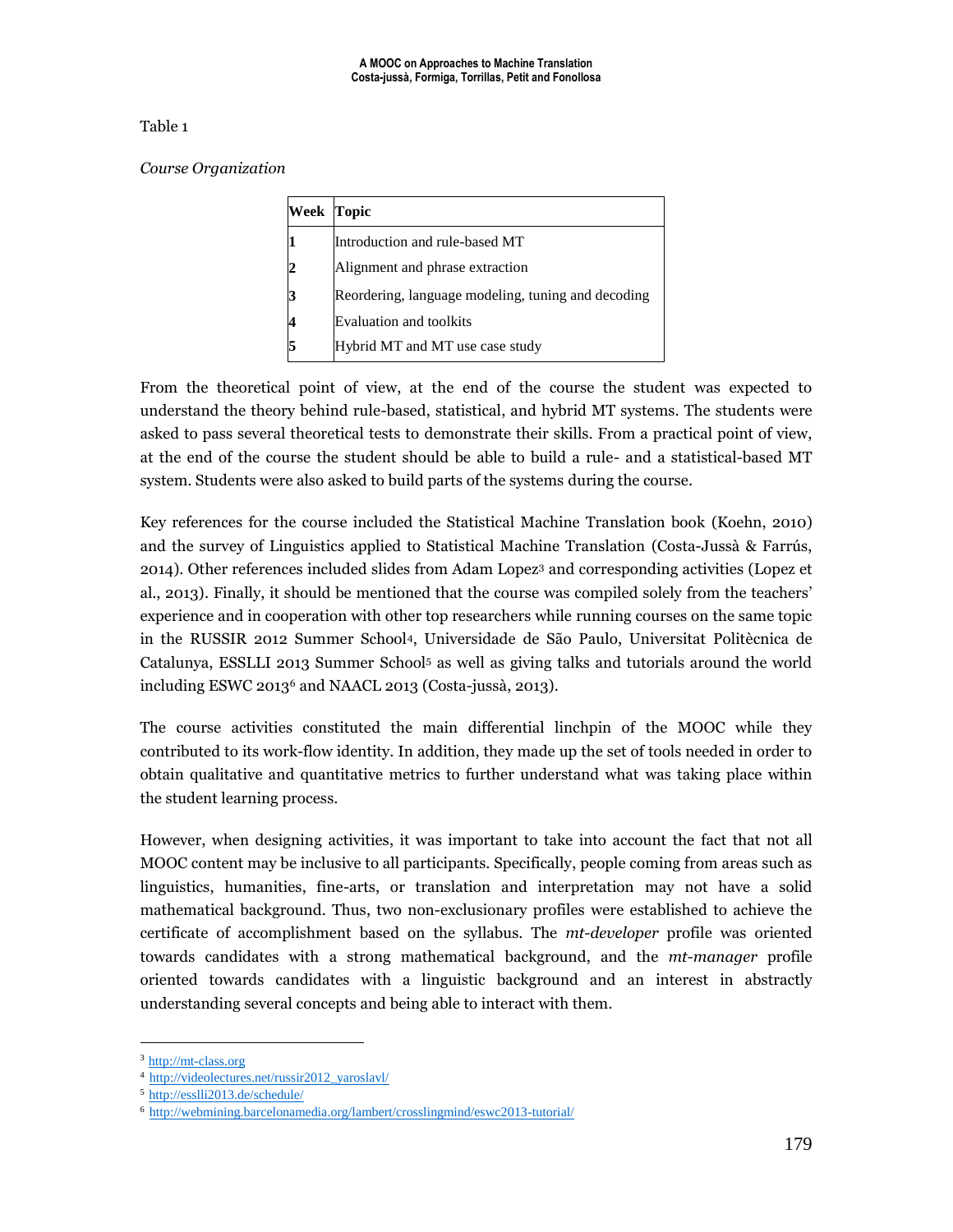From the first day, teachers and collaborators aimed to identify the roles of leader and follower among the participants based on different variables: i) participation in the forums; ii) test grading; iii) behavioral patterns both in taking the lessons in the form of slides and video lectures. Leaders were publicly reputed, and their motivation was augmented using techniques learned from social networks through authority, popularity, and typical metrics such as like, dislike, mentions, and badges.

Nevertheless, we set the focus of collective work beyond the scope of a forum or informal social interaction, including the activities. The working plan was not limited to programming assignments and weekly quizzes, but also explored other skills the students may have in order to encourage peer cooperation and make the learning process become more of a shared journey than an individual achievement.

For this reason, we designed the scientific assignment to require student complicity; students must cooperate to solve several challenges that they may encounter during the course by mutually correcting scientific-paper reviews or by competitively brainstorming ideas to guide the MT research community. In addition, we worked from a PBL perspective. The purpose of the programming assignment was not only to provide a challenge for the *mt-advanced* candidates through programming the core lines of source code but also for the *mt-manager* students, to be able to build a bash script for training a completely ad-hoc MT-system based on freely available tools.

PBL and surfing the internet share similar qualities, for example the process of learning in PBL teams is interactive, non-sequential, random, and often seems rather chaotic. Furthermore, as with students undertaking face-to-face PBL, those students doing online PBL seem to need less facilitator support and guidance as they become more familiar and skilled with managing the learning approach. For example, in face-to-face PBL, students have often reported feeling out of control, fragmented, and ill at ease because the experience of learning through PBL is markedly different from prior learning experiences (see for example Savin-Baden, 2000). Online PBL offers the students greater autonomy to learn for themselves and opportunities to develop independence in inquiry, opportunities many of them may not have encountered in lecture-based learning. To accomplish PBL, the programming assignments were automatically evaluated using the Jutge.org platform (Petit, Giménez, & Roura, 2012). Jutge.org is an open access educational on-line programming judge that students can use to try to solve a broad range of programming problems using several programming languages. The verdict on their solutions is computed using exhaustive test sets run under time, memory, and security restrictions. Further details of this platform are explained in Section 5. The detailed structure of the activities, following a PBL design, was:

- Weekly Quizzes Trial-and-error tests with random questions and answers to measure the how well the student had understood content of the syllabus.
- Elementary Programming Assignments **T**hese were based on bash scripting evaluating the appropriate calls to freely available toolkits such as SRILM, Moses or Asiya (Giménez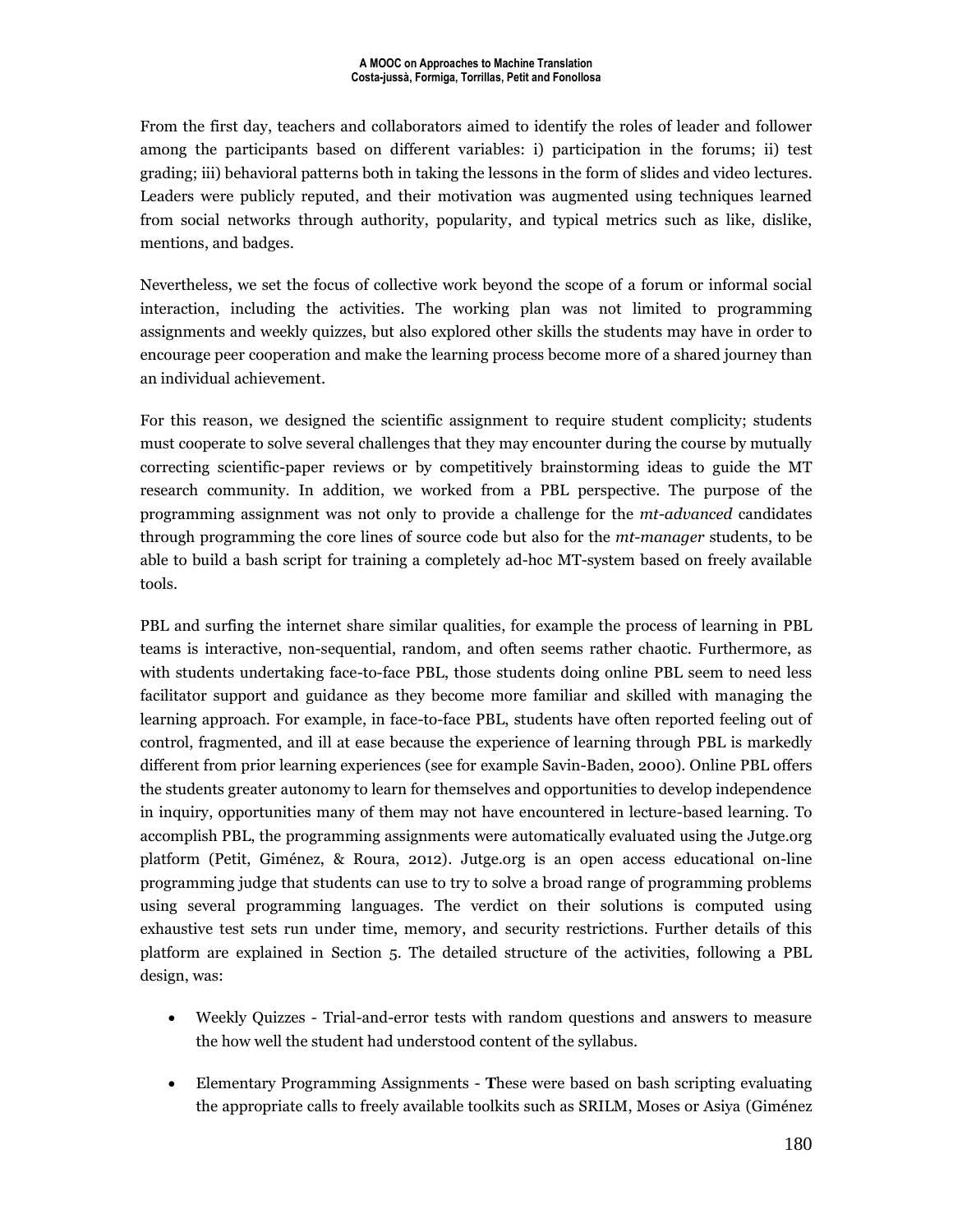& Màrquez, 2010) in terms of argument passing and coherence. The student not only learns how to build a script that performs all the parts of the process but they can also check the correctness of each outcome by uploading it to the server and make sure they understand it by means of a simple quiz.

- Advanced Programming Assignment An automatic software evaluator based on a DreaMT of a student's code.
- Scientific Assignment The students had to review a state-of-the-art MT paper and provide some dissemination alongside future research ideas. They were peer-evaluated.
- Final Exam: -The final exam gave the student a global perspective. However, it only had a marginal effect on the final grading.

It is worth mentioning that the majority of the course's success is due to the flexibility and reusability of the Canvas platform thanks to its LTI<sup>7</sup> interfaces and applications. This is explained in more detail in Section 5.

# **Building the MOOC: Technical and Practical Procedures**

This section describes several details on the procedures of creating the MOOC. The section includes details on recording, platform, team and promotion.

## **Recording Set**

The video recording sessions for the MOOC posed various challenges. The most important aspect involved grabbing the student's attention in order to transfer the course content efficiently. A MOOC has certain characteristics that differ from a normal class-based lecture. For example, it is necessary to avoid long sessions involving a great deal of mathematical or conceptual development. For this reason the communication is more direct and requires a delivery structured in bite-sized chunks where each chunk transmits very few concepts but is very well prepared.

For this reason the aesthetics and means of obtaining audio and video were much more important than in a master class at the faculty. It is important to bear in mind that the overall quality of the video session was evaluated as much as its ability to transmit specific knowledge in an affordable way, as was the ability to unlock a student from a jamming situation, which could be caused by a misunderstanding of the slides or the fact that they are not self-explanatory enough.

 $\overline{a}$ <sup>7</sup> <http://www.imsglobal.org/toolsinteroperability2.cfm>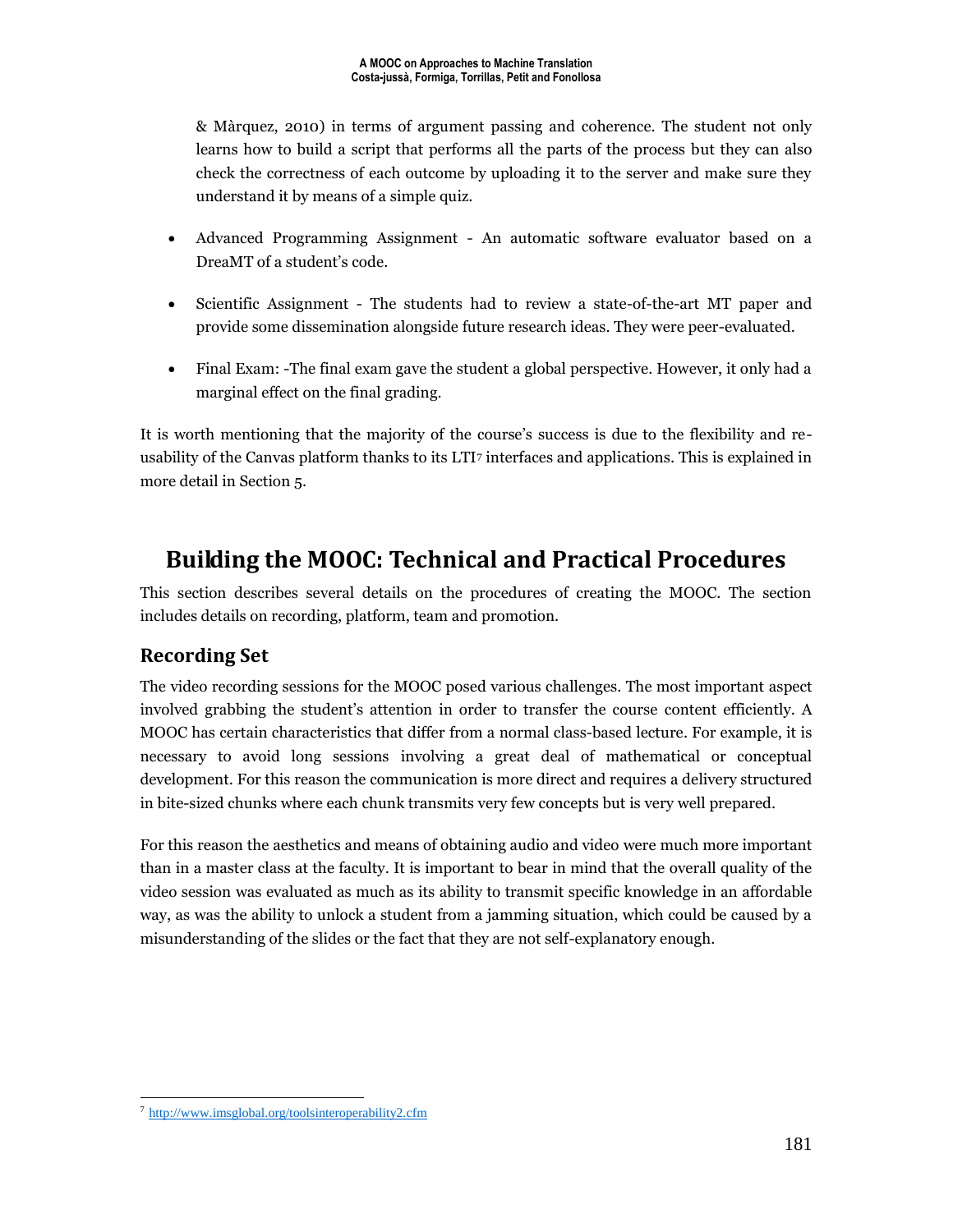

*Figure 1.* Screen showing a recording of the teacher and the presentation slides

In this section we detail the design decisions made for the MOOC video recordings in order to increase the success of the course. In order to make these decisions, we followed advises from well-known sources<sup>8</sup>. First the maximum length of the videos was set as between 10 and 15 minutes. Moreover, sound quality was prioritized using a directional lapel microphone: this was the main means of communication between teacher and student. The sessions were held on a minimalist set: a flat white background and a waist up close-up of the sitting teacher, capturing her facial expressions and body language. The main display for the student consisted of the presentation slides, occupying most of the area of the screen, with the teacher in a discreet corner, and a corporate background (see Figure 1).

On the recording set, the teacher could view the presentation in two places, first on a touch screen device on the table such as a Wacom tablet or iPad<sup>9</sup> that allowed them to delete, write, annotate, or make clarifications of any kind on the student's screen in order to focus on specific aspects. The presentation could also be seen on the off-camera teleprompter allowing the teacher to focus their eyes on the target, avoiding the student feeling the teacher was only interested in the table device. This minimized the possibility of the student getting distracted.

Finally, the practical sessions were developed through screen-casting technology. More precisely, the teacher's computer screen is captured and the student can see all the actions made by the teacher while she simultaneously records her voice and explaining everything that is taking place. For this kind of session a good microphone is also essential.

 $\overline{a}$ 

<sup>8</sup> https://www.edx.org/blog/how-mooc-video-production-affects

<sup>9</sup> Using an application like *ExplainEverything*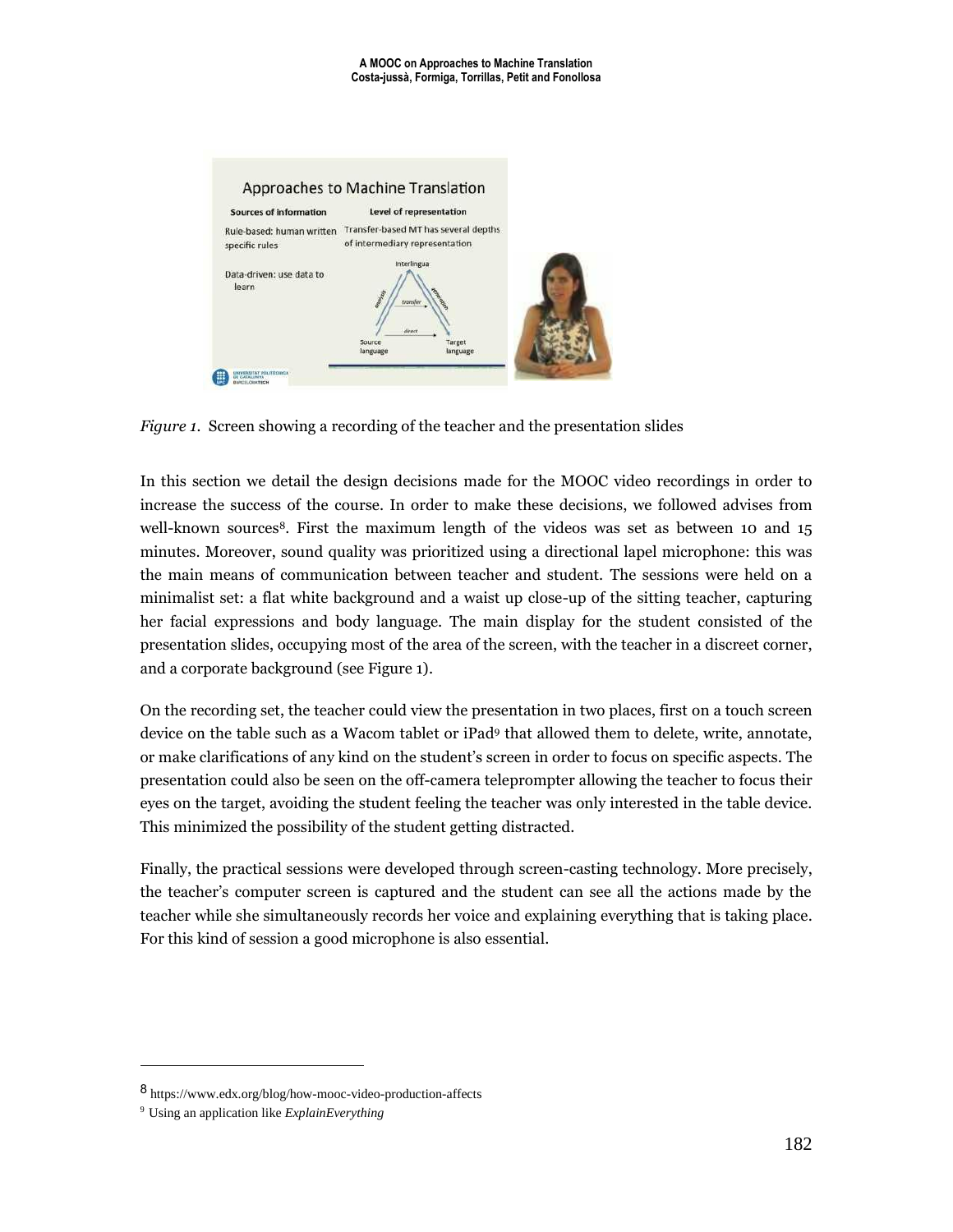### **Platform**

As has already been mentioned, the course was deployed on the CANVAS<sup>10</sup><sup>'11</sup> platform. Canvas is a new, open-source Learning Management System (LMS) that has several interesting properties aligned with our interests. Firstly, it is fully open-source making it suitable for installation on the university servers, allowing full control over course activity, as well as the ability to define new metrics for assessing the course. In addition, it has a strong social-network focus as it borrows a number of features from, for example, Facebook, Twitter, and Youtube (Godwin-Jones, 2012). Furthermore, it allows you to develop your own modules (3rd API tools) with Learning Tools Interoperability (LTI) standard or specific canvas APIs. In terms of development, it has a "dev & friends" site which is a great resource for getting started in developing on Canvas itself as it contains forums and documentation indexed by a search engine.

We implemented two different 3rd-party apps: i) a customized video streaming server and a ii) software grading tool based on DreaMT<sup>12</sup> and Jutge.org (Petit, 2012) in a similar way to that developed by (Staubitz, Renz, Willems, Jasper, & Meinel, 2014).

As mentioned, the Jutge.org platform is used to automatically evaluate programming assignments. Jutge.org is an online programming judge mainly used at UPC to assist students and instructors in massive regular courses in the Computer Science and Mathematics schools. It currently offers more than 1500 problems and has corrected more than one million submissions so far. Its average response time is six seconds per submission.

The architecture of Jutge.org offers a web front-end that exposes all its capacities for its users, and a back-end that handles client submissions. As this MOOC used the Canvas platform in order to deliver its content and administrate its courses, only the back-end of Jutge.org was required. In our case, the integration between this back-end and Canvas was solved using LTI<sup>13</sup>.

Internally, Jutge.org's back-end is designed as a distributed master-slave system, with a master server that offers a queue into which clients post submissions and retrieve corrections, and several slave servers that host the different virtual machines that perform the actual correction tasks in a secure environment (Petit, 2012). In order to correct a submission, a virtual machine receives the problem description (including the solution written by the problem setter), the candidate solution and a driver module, which guides the compilation, execution, and checking process to produce a correction.

Note that executing arbitrary code submitted by arbitrary users is an important security concern. In order to isolate possible threads, see (Forisek, 2006) for a clear summary, the correction system of Jutge.org uses virtual machines with immutable drives that continually reboot and are placed behind a network firewall.

 $\overline{a}$ 

<sup>10</sup>[http://www.instructure.com](http://www.instructure.com/)

<sup>11</sup><https://github.com/instructure/canvas-lms/wiki>

<sup>12</sup><http://alopez.github.io/dreamt/>

<sup>13</sup> <http://www.imsglobal.org/toolsinteroperability2.cfm>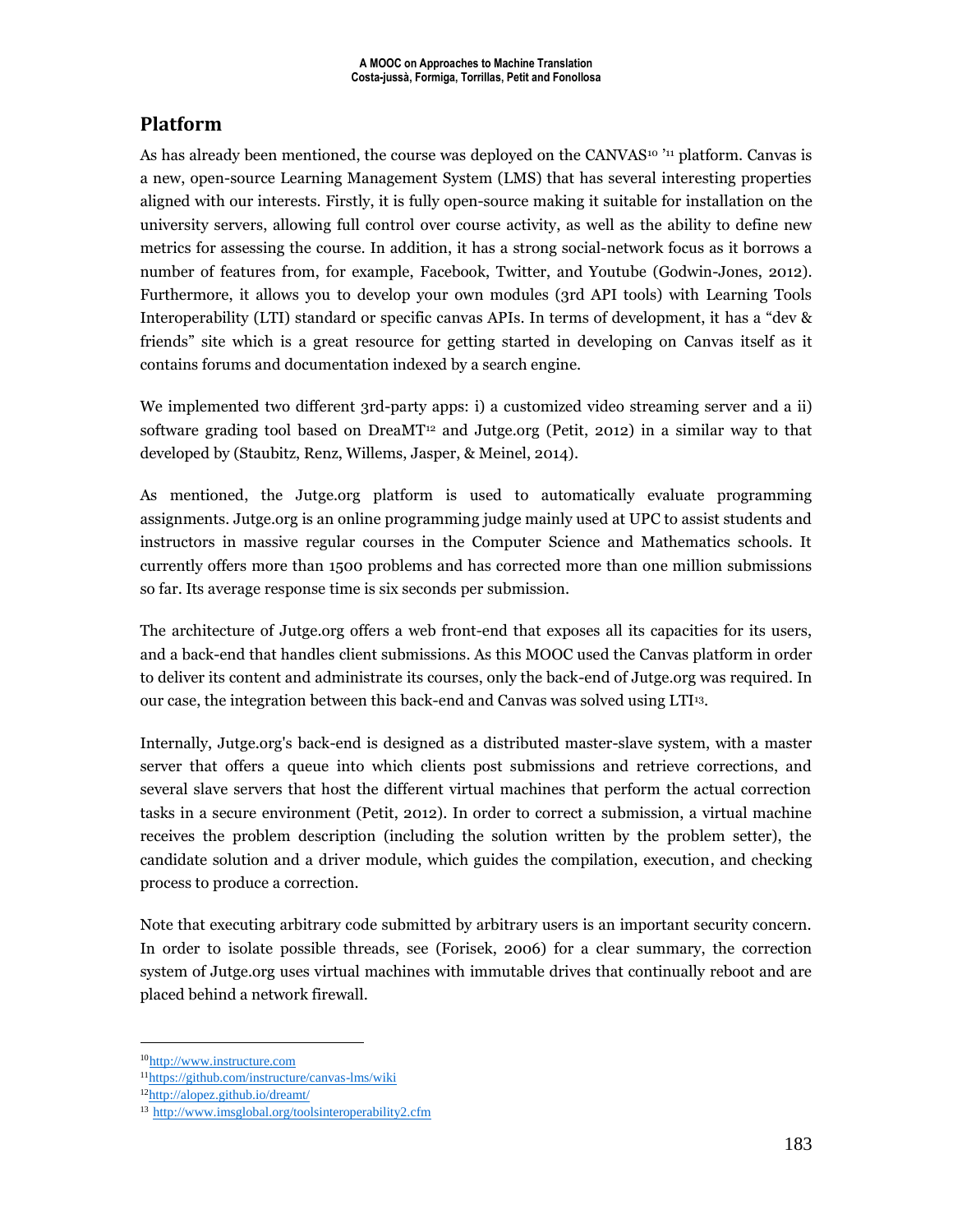Thanks to the modular architecture and the secure environment that Jutge.org offers, handling problems for this MOOC were solved easily; it was only necessary to create a new driver to guide the correction of MT problems. Since this driver shares many similar capacities to the alreadyexisting ones in Jutge.org, developing it took only a couple of days.

### **Team and Promotion**

As follows we explain the details on the course's team, the call for participation, and the motivational strategies.

**Team**. The course was developed in the context of the MOOCs 2013 contract with the AGAUR. The core team comprised people with PhDs with different profiles. The course was taught by Marta R. Costa-jussà (NLP) and Lluís Formiga (Speech Processing). Internal collaborators included Prof. José A. R. Fonollosa and Assoc. Prof. Francesc Vallverdú; our external collaborators were Meritxell González (MT Evaluation and Dialog Systems) and Jordi Petit (Software Engineering and Code Evaluation). In addition, Oriol Torrillas was one intern student involved part-time. Other very valuable support came from the Institut de Ciències de l'Educació (ICE) and MediaTic Terrassa.

**Promotion**. This MOOC was promoted using a low-resource strategy. We followed, to some extent, similar procedures to the announcement of Workshops and Conferences. Before any marketing took place, we set up a web page<sup>14</sup> to house the promotional video. Basically, this video showed a dialog between the MOOC lecturers and a selection of images presenting the university and the course content to motivate students to enroll. The dialog between the teachers was recorded under the same conditions as the video-lectures. In addition to the promotional video, the web page presented the structure of the course and the experiences of some students that had completed the course before its launch. Using the web page as the central reference point, the course was promoted via social media, including LinkedIn, Facebook, and Twitter, in addition to well-known distribution lists in the field, including corpora@uib.no*,* mt-list@eamt.org, and moses-support@mit.edu.*.* An announcement was placed on the NLPPeople web page for jobs in artificial intelligence, personal invitations were extended to universities and institutes, such as the Instituto Politécnico Nacional (Mexico), Universidade de São Paulo, and the Institute for Infocomm Research (Singapore), and the course was promoted in the Spanish University system, including paid leaflets at the SEPLN<sup>15</sup> conference. Additionally, a video teaser was available on YouTube<sup>16</sup>.

**Motivation**. During the MOOC we developed strategies to keep students motivated and active. The main actions consisted of: (1) email announcements at the beginning of each week giving the content, at the deadlines for quizzes and assignments, and to enable participants to gain the certification for the course. The former and the second one followed MOOC's protocols

 $\overline{a}$ <sup>14</sup> Please, visi[t http://www.mt-mooc.upc.edu](http://www.mt-mooc.upc.edu/)

<sup>15</sup> Sociedad Española para el Procesamiento del Lenguaje Natural, http://www.sepln.org

<sup>16</sup> <https://www.youtube.com/watch?v=6XS1oP9gKV4>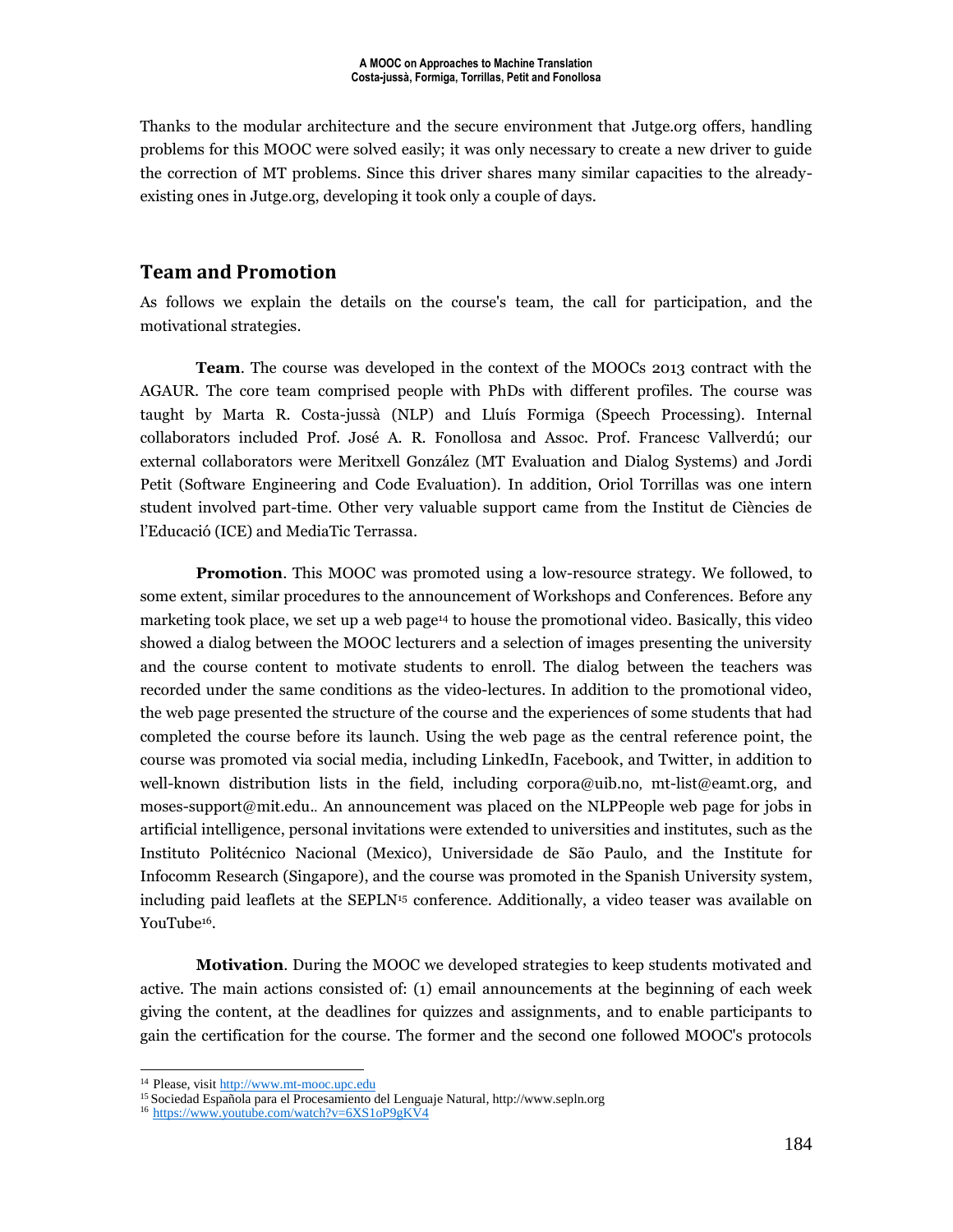from large platforms such as Coursera; (2) revitalization of discussions; and (3) uploading of interesting and related links for each week's topics.

## **Student Details**

Students in the course were from all over the world. Prior to week one,, we offered a pre-course survey that remained open throughout the duration of the course. A total of 348 students completed this survey. Questions were related to motivation, demographic details, background, and previous experience with MOOCs. The questions asked are reported in Table 2. Most of the questions were influenced by previous MOOCs taken by the professors of this course from popular platforms such as Coursera. The answers to these questions allowed the researchers to adapt the course to the MOOC audience. For example, questions about the background were really important to make on-the-fly, from which we could slightly adapt activities or modules, and give extra bibliography for example to really low programmer profiles. In the following subsections we carefully describe the answers to these questions. Although we had a short reaction time between the collection of answers and the starting of the course, we explain in most of the cases how we took advantage of this valuable data.

Table 2

| <b>Topic</b>   | <b>Question</b>                                                                 |    |  |
|----------------|---------------------------------------------------------------------------------|----|--|
| Motivation     | How did you hear about this course?                                             |    |  |
|                | Why are you taking this course?                                                 |    |  |
|                | Year of Birth                                                                   | 14 |  |
| Demographic    | Gender                                                                          |    |  |
|                | Country of Birth                                                                | 15 |  |
|                | In which country do you currently live?                                         | 6  |  |
| Background     | What kind of background do you have?                                            | 18 |  |
|                | What kind of programming background do you have?                                | 9  |  |
| <b>Studies</b> | What is your background in MT?                                                  | 10 |  |
|                | Highest level of education completed?                                           |    |  |
|                | Which is your professional situation?                                           | 11 |  |
| Work           | In what type of organization are you?                                           | 12 |  |
|                | Teacher/lecturer?                                                               |    |  |
|                | What type of courses have you participated in?                                  | 13 |  |
|                | How many free on-line courses have you participated in over the last two years? | 14 |  |
|                | How many MOOCs have you participated in?                                        | 15 |  |
|                | How many MOOCs have you finished?                                               | 16 |  |

*Pre-Course Survey Questions and Corresponding Figures*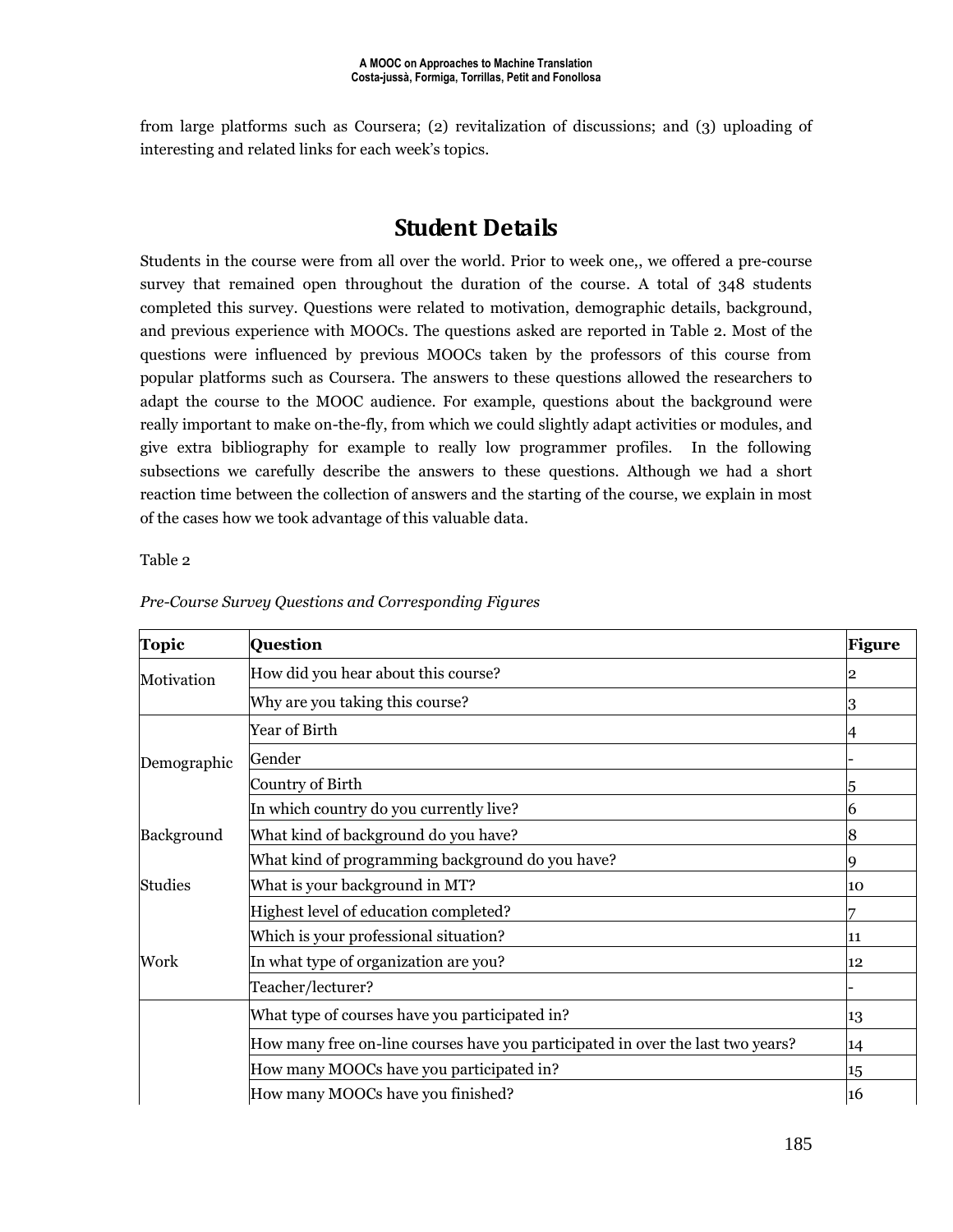|             | In the cases where you finished the course, did you ask for a certificate?          |    |  |
|-------------|-------------------------------------------------------------------------------------|----|--|
|             | Have you ever paid to get a certificate?                                            |    |  |
| <b>MOOC</b> | If you have not been able to finish a MOOC, how do you feel about that?             |    |  |
|             | What is the main motivational reason that led you to enroll in this kind of course? | 18 |  |
|             | Which aspects convinced you to select a course?                                     | 19 |  |
|             | Was the content of the course related to your previous studies?                     |    |  |
|             | In which platform(s) were the course(s) offered?                                    | 20 |  |
|             | In which language were the courses taught?                                          |    |  |
|             | Do you plan to take more MOOCs in the future?                                       |    |  |

## **Motivational Details**

The main two motivational questions asked to the students were about how they found out about the course and why they were taking it. Results are shown in Figure 2 and 3, respectively. Around 50% of students found out about the course through a colleague or a friend. Around 50% of students did the course for educational reasons and 30% for working reasons. From the very beginning, the course was designed to cover both theoretical and practical issues. Therefore, from the motivational side, students were exactly as expected.



*Figure 2.* How did you hear about this course?

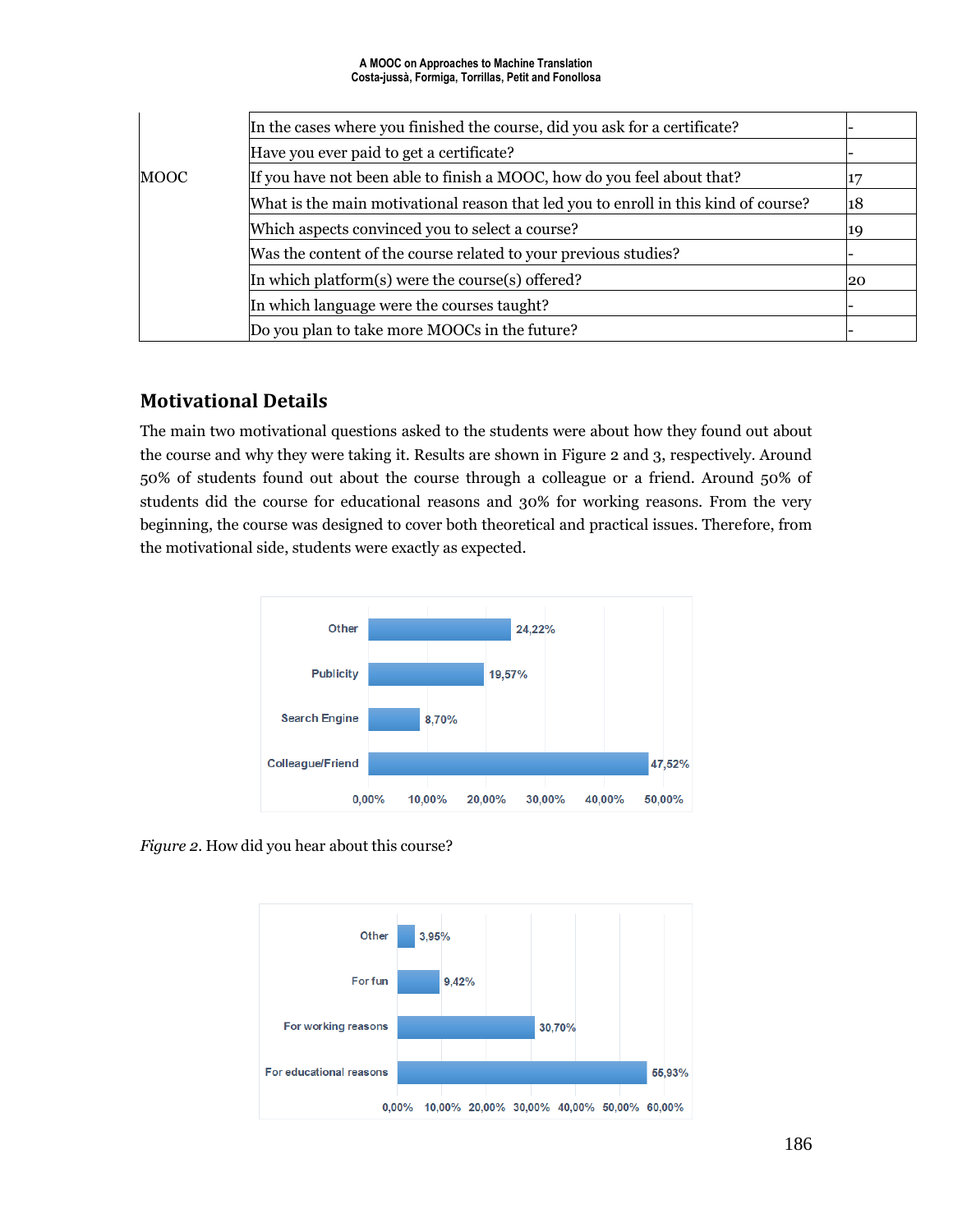*Figure 3.* Why are you taking this course?

### **Demographic Details**

Figure 4 shows the distribution of the students in relation to their year of birth. The variance is quite large, but most students were between 25 and 35 years old; 42% were women and 58% were men. Young people have higher flexibility in learning as supported by many different studies (Chang, Shibata, Andersen, Sasaki, & Watanabe, 2014), which is a nice advantage for our group of students.



### *Figure 4.* Year of Birth

*Figure 5*. Shows the distribution of the students in relation to their countries of birth. Figure 6 shows the distribution of the students according to the country they currently live in. Among most predominant countries we found Spain and Germany. Given that the course was promoted from a Spanish University, it makes sense that the course has a larger number of students from this country. However, we cannot give an explanation of the large number of German students. The group of other countries include: Algeria, Argentina, Austria, Azerbaijan, Bangladesh, Belarus, Belgium, Bosnia, Brunei, Bulgaria, Cambodia, Canada, China, Colombia, Croatia, Czech Republic, Caribeean, Egypt, Hungary, Indonesia, Iran, Iraq, Ireland, Israel, Japan, Jordan, Kazakhstan, Latvia, Morocco, Netherlands, Norway, Palestine, Paraguay, Perú, Philippines, Poland, Portugal, Romania, Arabia Saudi, Serbia, Singapore, Slovenia, Somalia, South Africa, South Korea, Srilanka, Switzerland, Tunisia, Turkey, Ukraine, Uzbekistan, Venezuela, and Vietnam.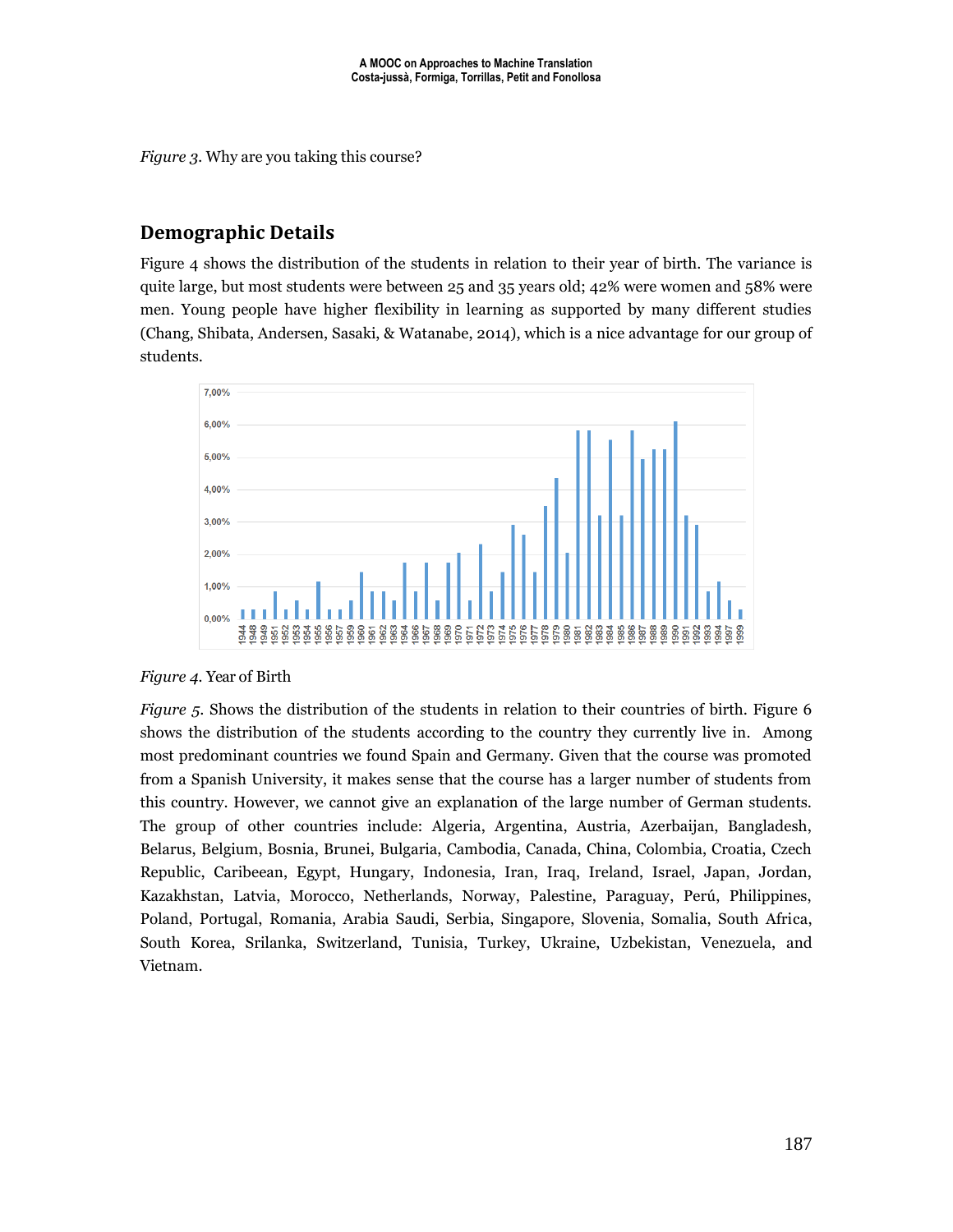

 *Figure 5.* Country of Birth *Figure 6.* Country of Living

As for these demographic details, we were pleased to have such a variation on the country of living, because it gave a higher international dimension to the course. We can consider that we did a nice promotion given the coverage of most continents. In further editions, we have to make sure that we cover Australia properly as well.

### **Background**

We asked several background questions to better comprehend what students expected from the course.

**Studies.** Figure 7 shows the distribution of the students according to the highest level of education completed. Figure 8 shows the range of the students' backgrounds. Around 50% of students have a master degree, achieving the desired student profile. The kind of backgrounds is mostly between linguists and computer scientists, which was what we expected when designing the course. The variability between these two profiles points out a challenging issue in our course. We have to adapt to people with different programming skills, as we show in the following questions.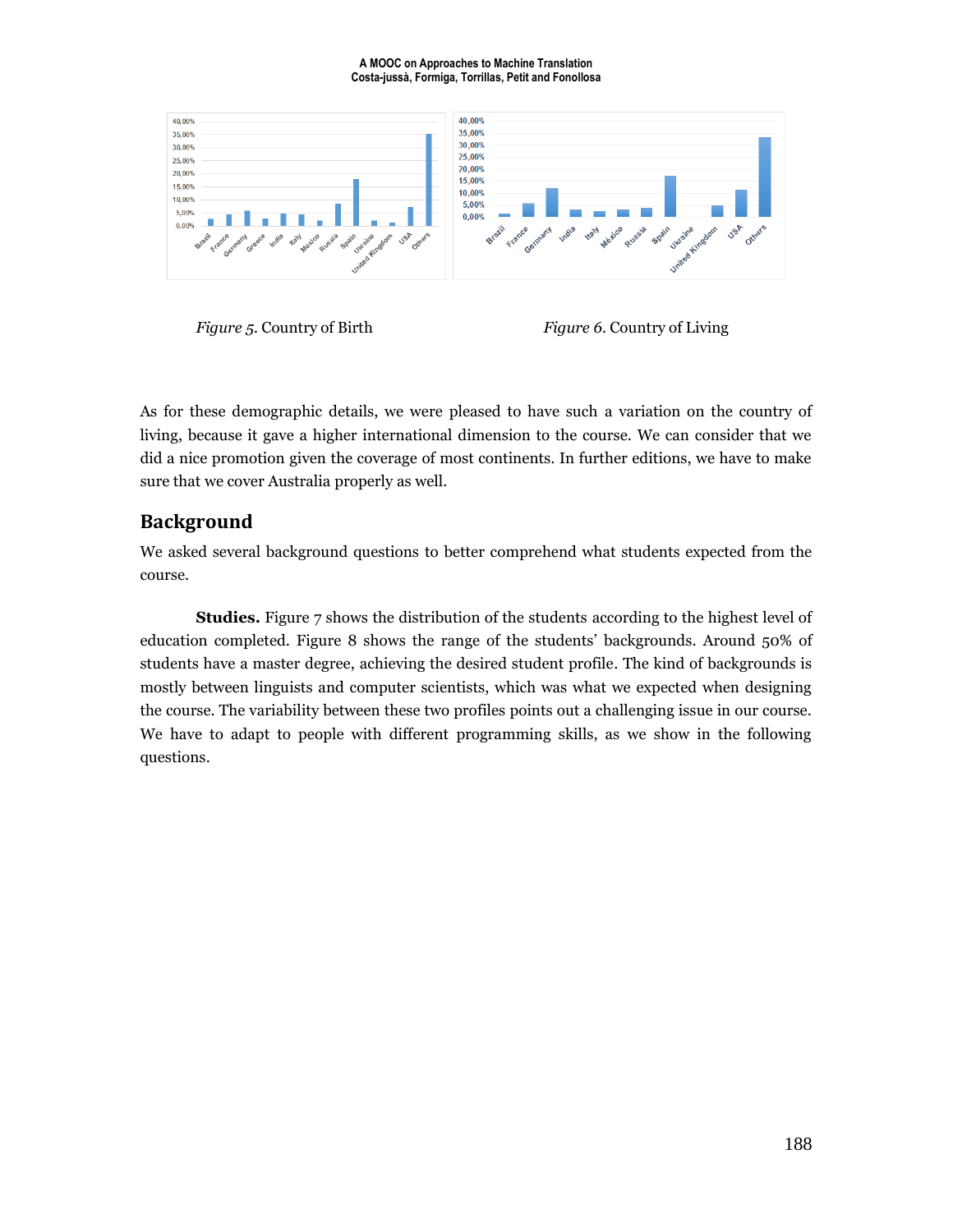

*Figure 7.* Highest level of education



*Figure 8.* Kind of background.

Figures 9 and 10 show the students' background in programming and MT, respectively. Most students were programming beginners and without MT experience. This allowed us to expect more questions in the programming assignments and put more effort on explaining further details on each of them.



*Figure 9.* Programming background.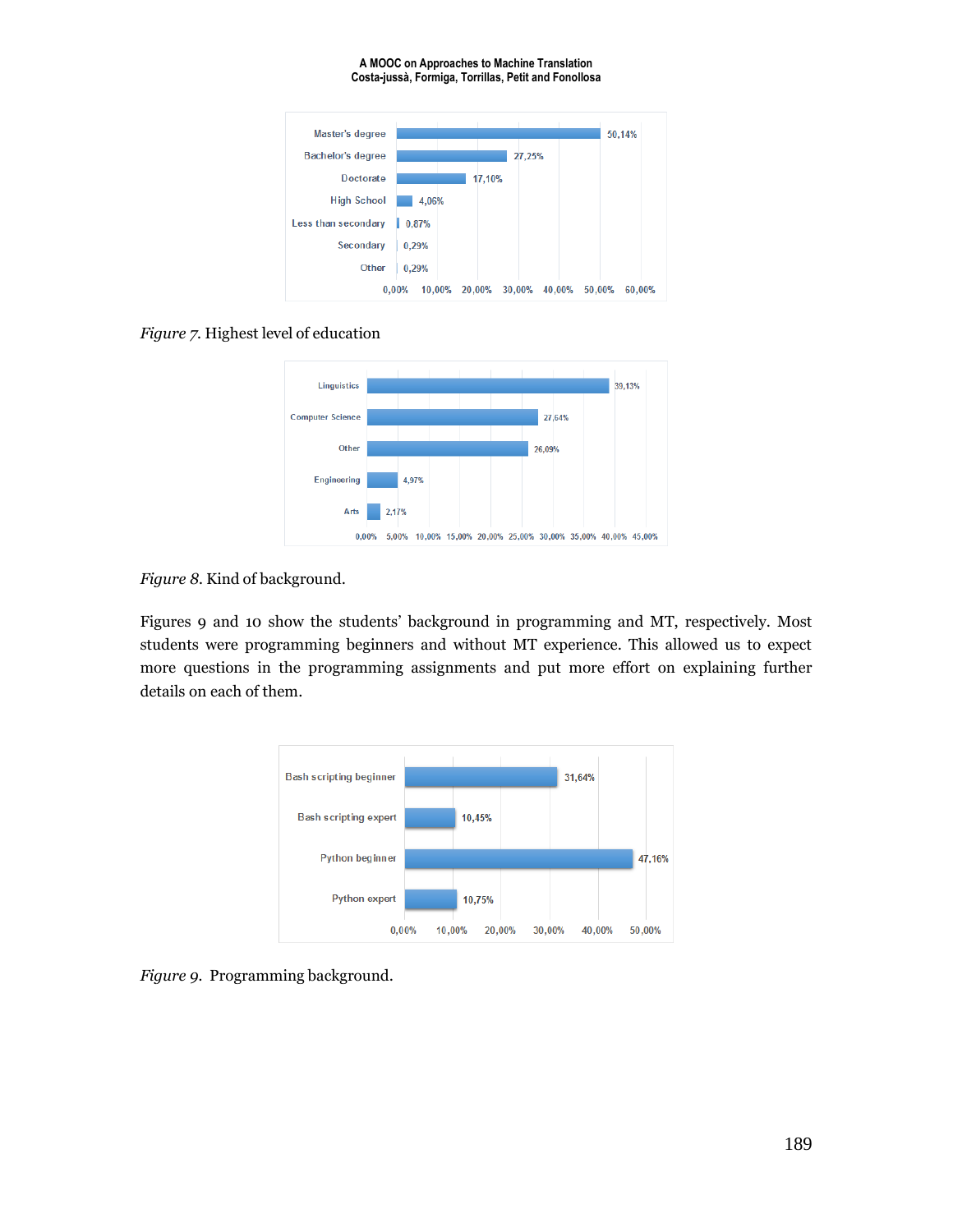

*Figure 10.* MT background

**Work.** Figure 11 shows the distribution of the students related to their professional situation. Figure 12 shows the distribution of the students according to the type of organization they work in. Student professional situations are shared between private and public sectors, while the type of organization students affiliate with vary between educational and industrial. Again, this also motivated us towards balancing theory, practice, and applications during the entire course.



*Figure 11.* Professional situation



*Figure 12.* Type of organization.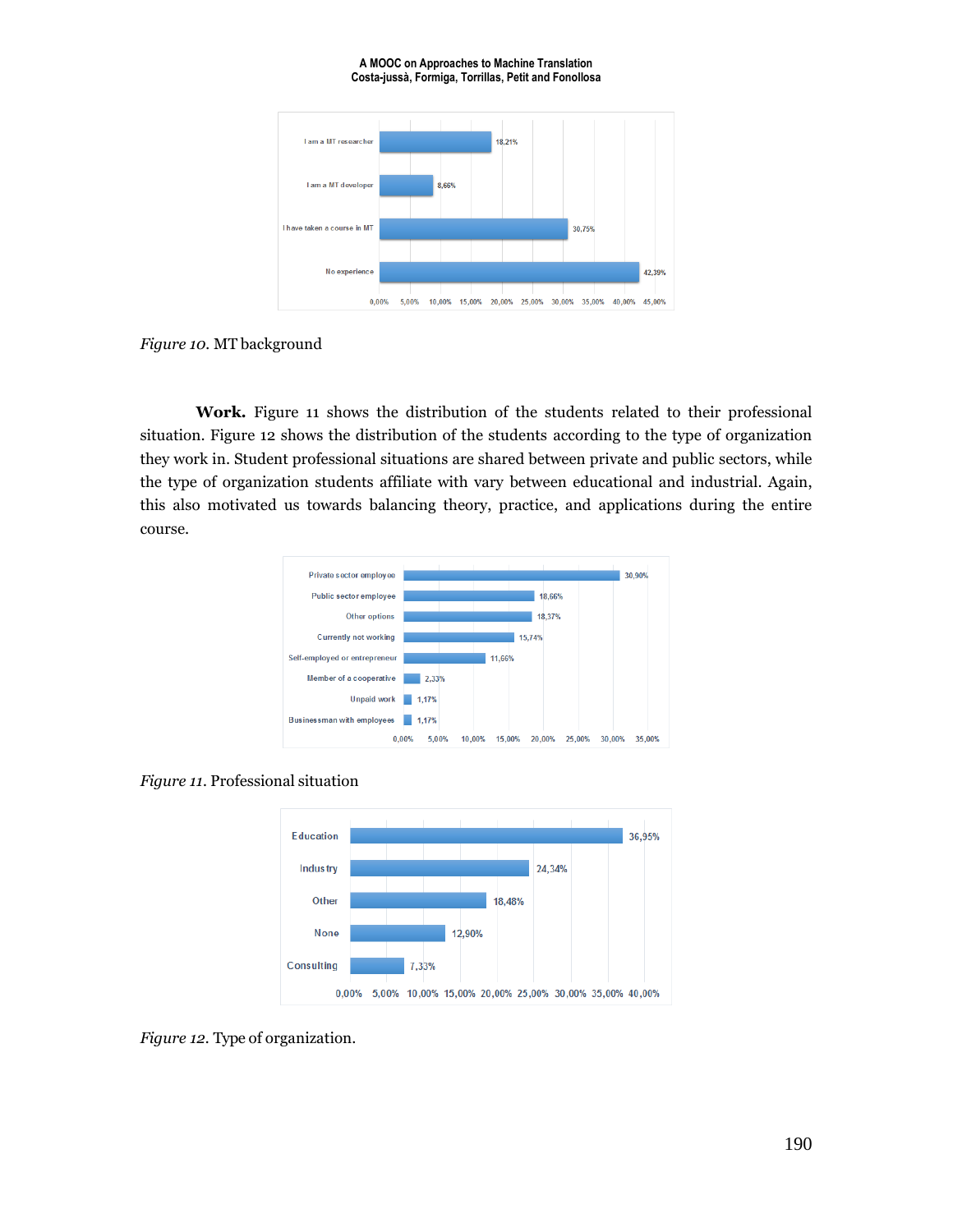Finally, the percentage of teachers/lecturers was 22% compared to 78% non-teaching participants. This is not a course where we expected a large number of teachers/lecturers given its nature. However, we had quite a high percentage.

### **Experience with MOOCs**

Figure 13 shows the distribution of the students in relation to the type of courses they have participated in. Figure 14 shows the distribution of the students according to the number of free on-line courses they have participated in over the last two years. Figure 15 shows the distribution of the students in relation to the number of MOOC courses they have participated in. Figure 16 shows the distribution of the students according to the number of MOOC courses they have finished. Surprisingly, this was the first MOOC for a lot of the students. This last finding is kind of positive and negative at the same time. On the one hand, students would not compare to other courses. On the other hand, students would not be used to the procedures of on-line courses.



### *Figure 13.* Type of courses been involved.



*Figure 14.* Free on-line courses taken.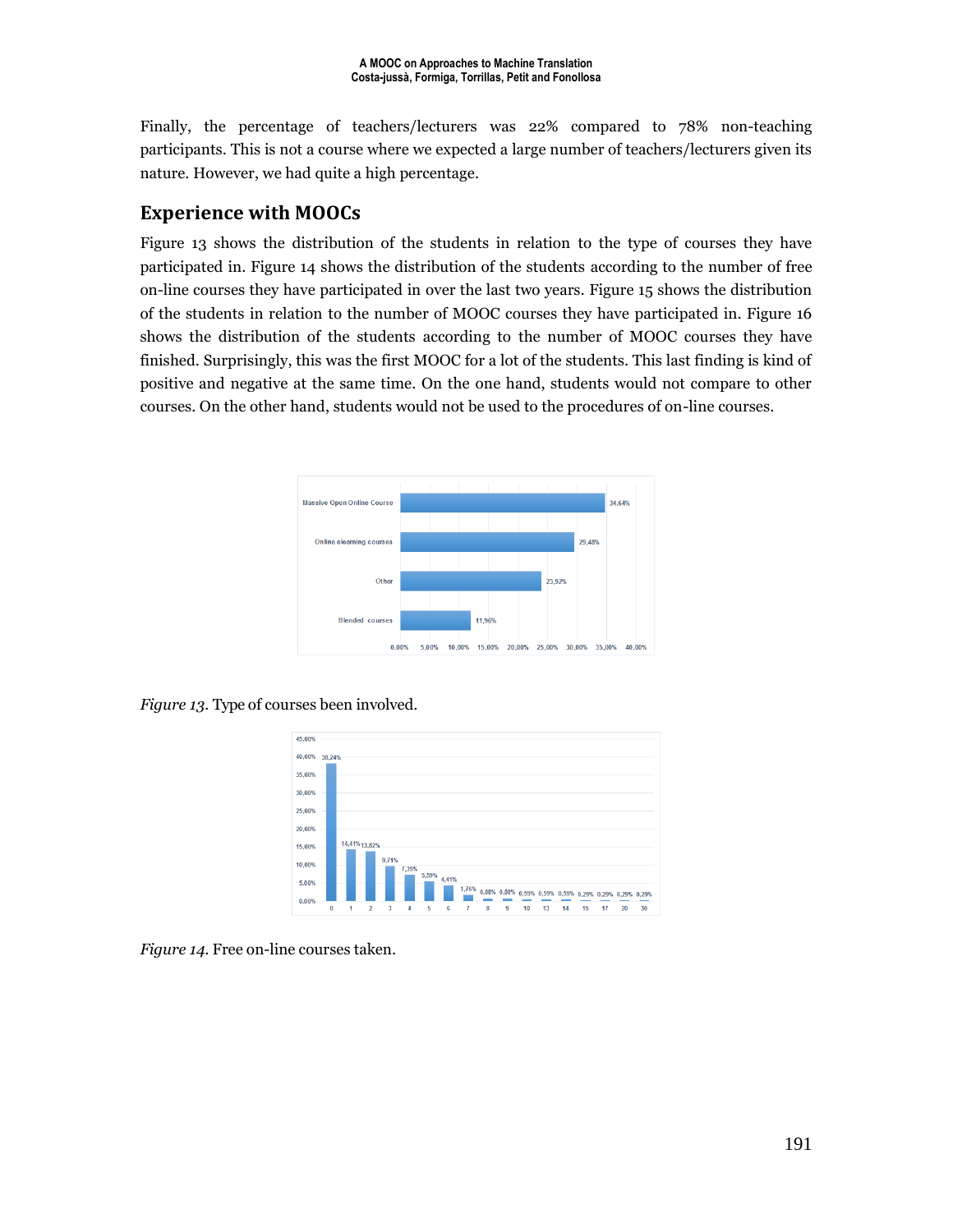![](_page_18_Figure_1.jpeg)

*Figure 15.* Number of MOOC courses that students have participated.

![](_page_18_Figure_3.jpeg)

*Figure 16.* Number of MOOC courses that students have finished

In the 44% of cases, students did not finish the courses, and in 82% of cases, students have never paid to get a certificate. Statistics of not finishing the course does not favor us. However, the high number of students who did not pay for a certificate supported our decision for a 100% open and free course, which was advertised from the very beginning on the promotional video. Figure 17 shows the distribution of students in relation to how they would have felt if they had not been able to finish the MOOC. Figure 18 shows the distribution of the students according to how the students are motivated to enroll in this kind of course.

![](_page_18_Figure_6.jpeg)

*Figure 17.* Feelings about not being able to finish the MOOCs.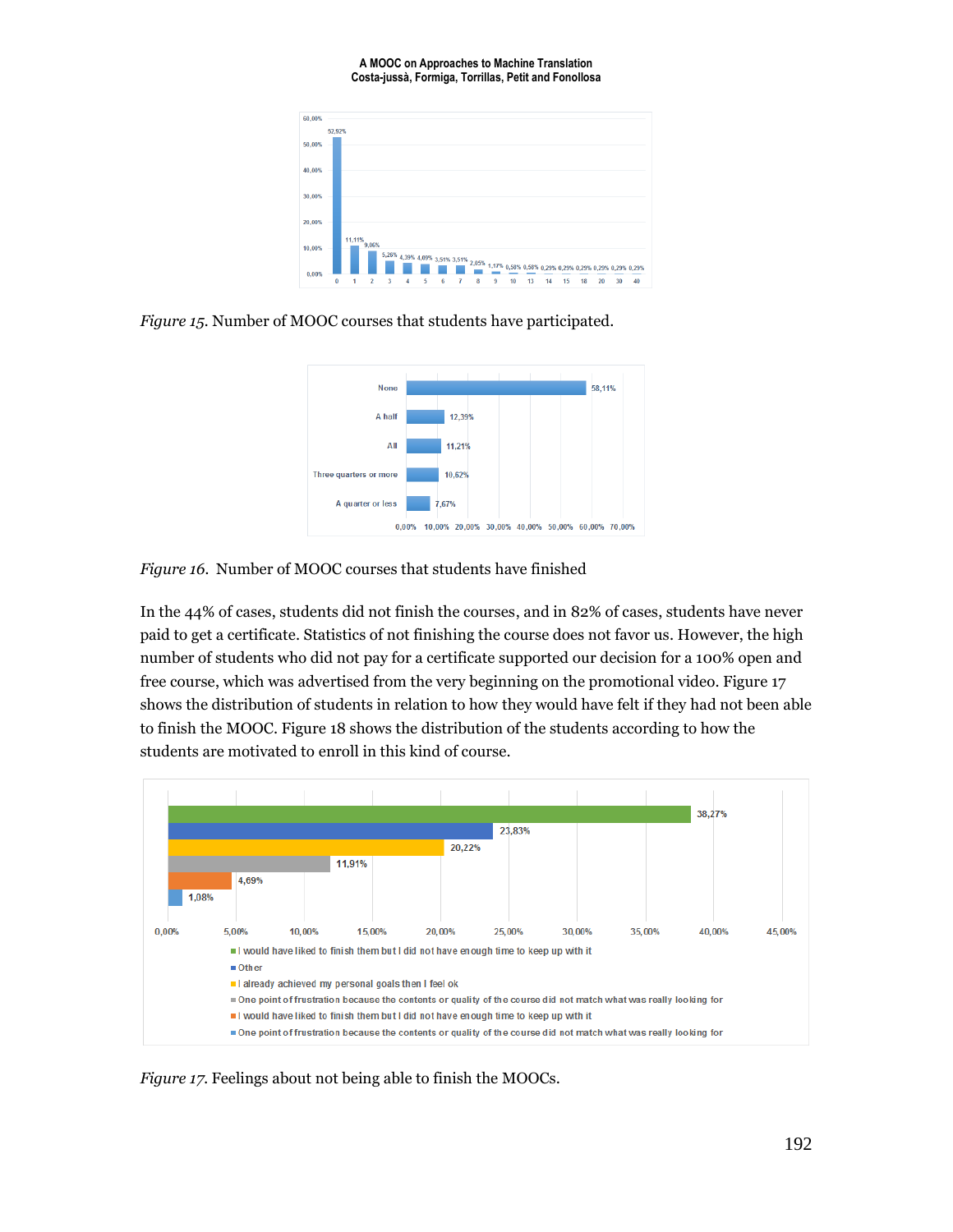![](_page_19_Figure_1.jpeg)

*Figure 18.* Motivation to enroll in this kind of courses

Figure 19 shows the distribution of the students in relation to the aspects that convinced them to select a certain course. In almost 75% of cases the students stated that the courses they chose was related to their previous studies. Figure 20 shows the distribution of the students according to the MOOC platforms they have used, Coursera being the most prevalent in this case.

![](_page_19_Figure_4.jpeg)

*Figure 19.* Aspects to select a course.

![](_page_19_Figure_6.jpeg)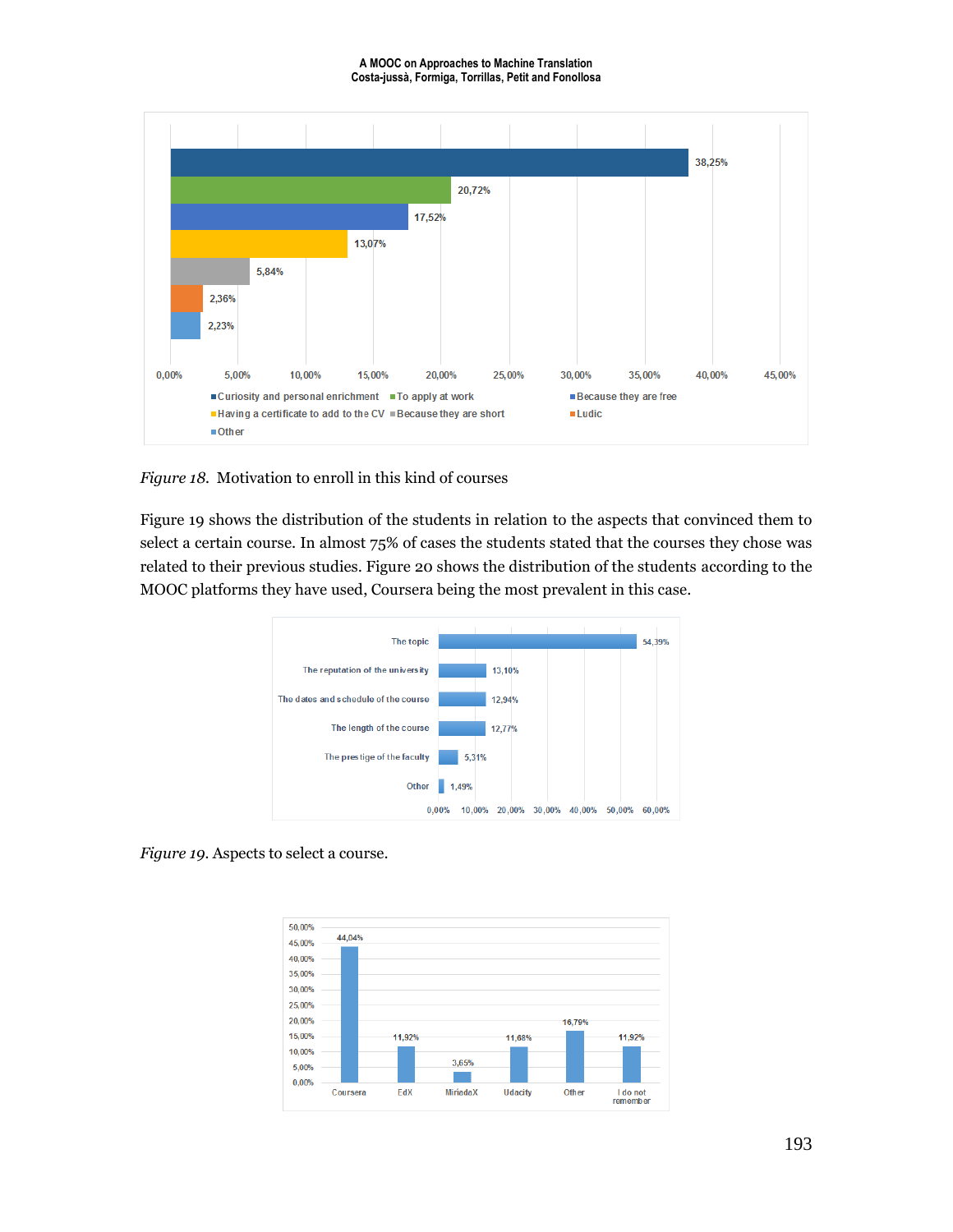*Figure 20.* Experience with MOOC platforms.

In 77% of cases, the MOOC courses were in English, and in 1% of the cases, the MOOC courses were in Spanish. Although, large platforms such as Coursera are offering more and more courses in languages other than English, English continues to be the most widely used. In our case, given the nature of our subject, which was quite advanced, we considered it adequate to use English which is the language most used for this type of research. Little by little, new technologies such as Speech Recognition and, precisely, MT, will make automatic subtitles easier to implement for MOOCs<sup>17</sup>. Finally, 61% of the students stated that they would take further MOOCs in the near future.

# **Participation, Feedback and Correlations**

In this section we report the participation of students during the MOOC, as well as the feedback received by means of a post-course survey. Finally, we analyze several characteristics of successful students and show the corresponding correlations with the entire group of students.

### **Participation**

 $\overline{a}$ 

As expected, participation was quite high during the first week of the MOOC and started to decrease as the weeks progressed. This is a fairly standard pattern in MOOCs that we tried to prevent by using the motivational actions mentioned in Section 6. Table 3 shows the statistics of video-lecture views. Note that views decreased from the first week onwards; however, this stabilized over the final fortnight. The average views per week are reflected in Figure 21.

<sup>17</sup> https://support.google.com/youtube/answer/3038280?hl=en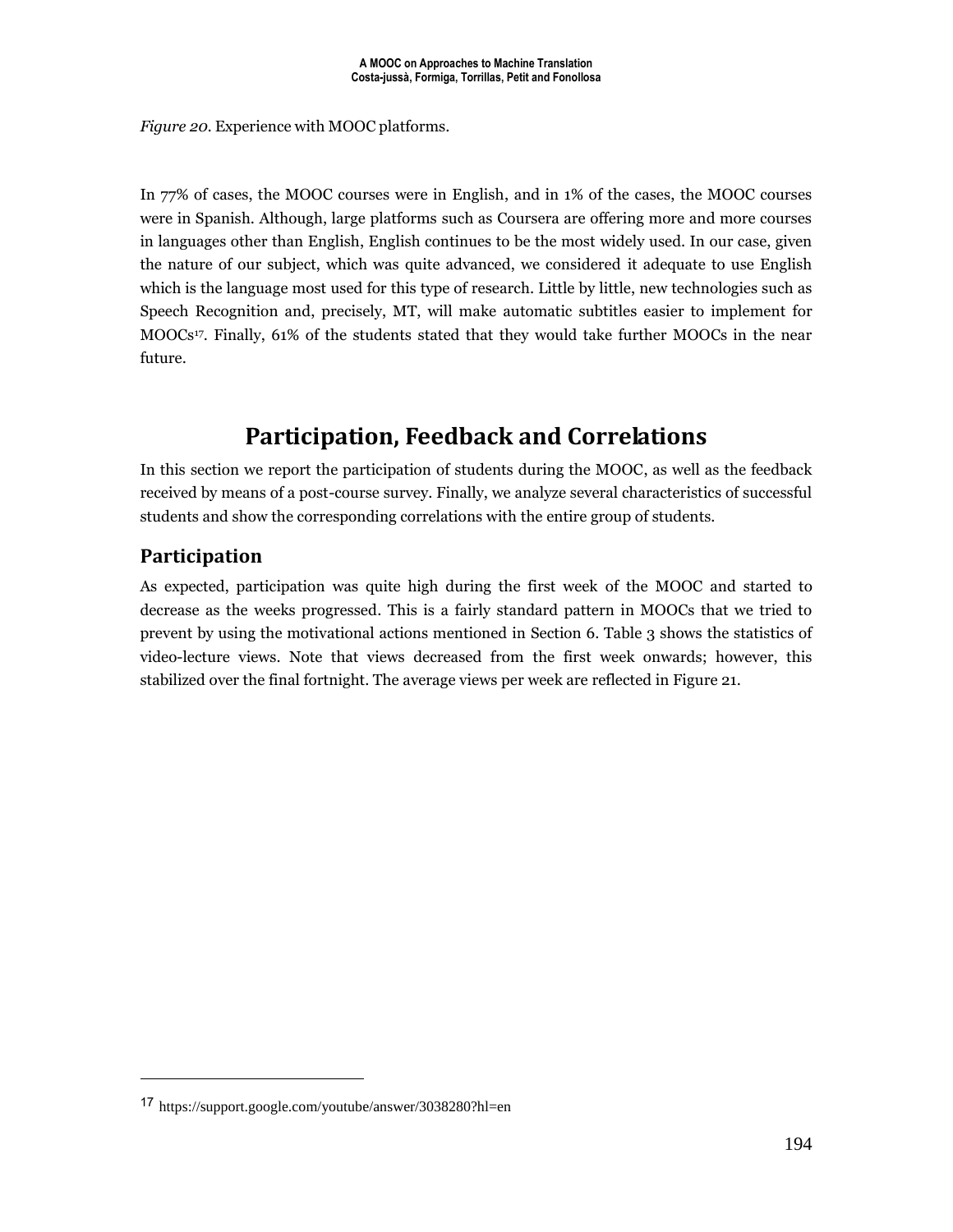Table 3

*Statistics of Video Lectures Including Week Number, Duration in Minutes and Number of Views. Video-Lectures in Italics were Optional.*

|    | W Topic                                                             | Min        | <b>Views</b> |
|----|---------------------------------------------------------------------|------------|--------------|
| O  | Forthcoming MOOC on Approaches to Machine Translation               | 2:50       | 1,342        |
|    | Introduction: Motivation, history and applications of MT            | 8:30       | 627          |
| 11 | Introduction: MT Approaches                                         | 11:40      | 535          |
|    | Introduction: SMT Challenges                                        | 8:02       | 404          |
|    | Rule-based MT                                                       | 11:46 424  |              |
|    | Alignment (I): Introduction                                         | 13:44 449  |              |
|    | Alignment (II): IBM Model 1 and EM                                  | 15:34 333  |              |
|    | Alignment (III): IBM Model 2 and HMM                                | 12:49 265  |              |
| 2  | Alignment (IV): IBM Higher Models                                   | 17:26 127  |              |
|    | Alignment (V): Applications, Quality and Problems of Word Alignment | 11:08 108  |              |
|    | Growing Heuristics, Symmetrization and Phrase-Models                | 12:33 190  |              |
|    | Phrase-Extraction and Scoring                                       | 19:55 176  |              |
|    | Reordering                                                          | 4:55       | 139          |
|    | Language Modeling (I): Introduction                                 | 17:34 118  |              |
|    | Language Modeling (II): Modeling                                    | 11:36      | 107          |
|    | Language Modeling (III): Modeling                                   | 12:00 88   |              |
| 3  | Language Modeling (IV): Applications to MT                          | 9:04       | 86           |
|    | Tuning parameters                                                   | 16:02 80   |              |
|    | Domain Adaptation                                                   | 7:56       | 78           |
|    | Decoding (I)                                                        | 5:24       | 90           |
|    | Decoding (II)                                                       | 4:57       | 95           |
|    | Evaluation (I): Intro                                               | 9:07       | 101          |
|    | Evaluation (II): Automatic Metrics                                  | 12:53 81   |              |
|    | Evaluation (III): Human Metrics                                     | 6:16       | 64           |
|    | Evaluation (IV): Advanced Metrics                                   | 11:52      | 70           |
| 4  | Asiya: an Open Framework for MT Evaluation and Output Analysis      | 11:35      | 85           |
|    | Asiya Online + Demo                                                 | 6:35       | 77           |
|    | Asiya tSearch + Demo                                                | $10:01$ 98 |              |
|    | Toolkits                                                            | 9:27       | 53           |
|    | Asiya: Web Service                                                  | 2:35       | 53           |
|    | Hybrid MT: Orthography and Lexis                                    | 7:00       | 76           |
|    | Hybrid MT: Morphology (I)                                           | 10:17      | 62           |
|    | Hybrid MT: Morphology (II)                                          | 9:20       | 59           |
|    | Hybrid MT: Syntax (I)                                               | 6:30       | 50           |
| 5  | Hybrid MT: Syntax (II)                                              | 7:23       | 51           |
|    | Hybrid MT: Syntax (III)                                             | 6:37       | 54           |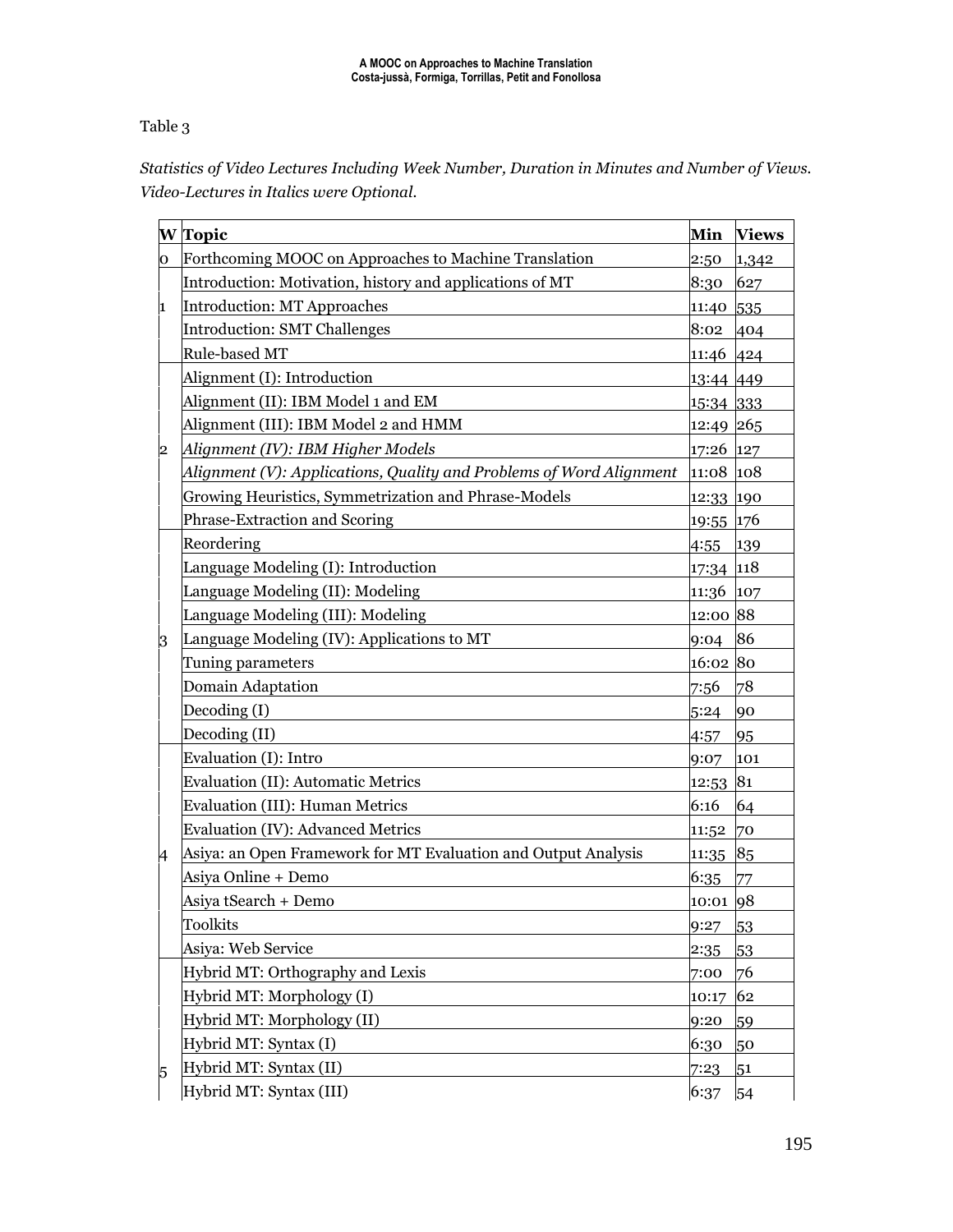| Hybrid MT: Semantics (I)               | 5:30     |  |
|----------------------------------------|----------|--|
| Hybrid MT: Semantics (II)              | 10:50    |  |
| Case study: Computer Aided Translation | 24:23 45 |  |
| <b>Conclusions</b>                     | 1:50     |  |

![](_page_22_Figure_2.jpeg)

*Figure 21.* Average video views per week.

Table 4 shows the statistics of quizzes, assignments, and the final exam including participation, minimum, maximum, and mean scores.

### Table 4

| Activity    | Participant Min |     | <b>Max Score</b> Average |      |
|-------------|-----------------|-----|--------------------------|------|
| Quiz 1      | 235             | Ω   | 5                        | 3.6  |
| Quiz 2      | 91              | 0   | 6                        | 4.3  |
| Quiz 3      | 78              | 0   |                          | 3.0  |
| Quiz 4      | 49              | 1.6 | 8                        | 6.6  |
| Quiz 5      | 48              |     | 5                        | 4.1  |
| APA         | 31              | 0.0 | 6.1                      | 4.0  |
| EPA-LM      | 34              | 0.0 | 8.5                      | 3.0  |
| EPA-Asiya42 |                 | 2   | 18                       | 13.5 |
| Final       | 40              | 0   | 15                       | 9.5  |

*Statistics of Participation for Quizzes, Assignments and Final Exam Including Minimum, Maximum and Average Scores.*

The discussion folder received over the entire course included a total of 87 threads and 287 replies. The average activity time per student was 16 hours 29 minutes, without counting the 211 students that never began the course or entered the forums.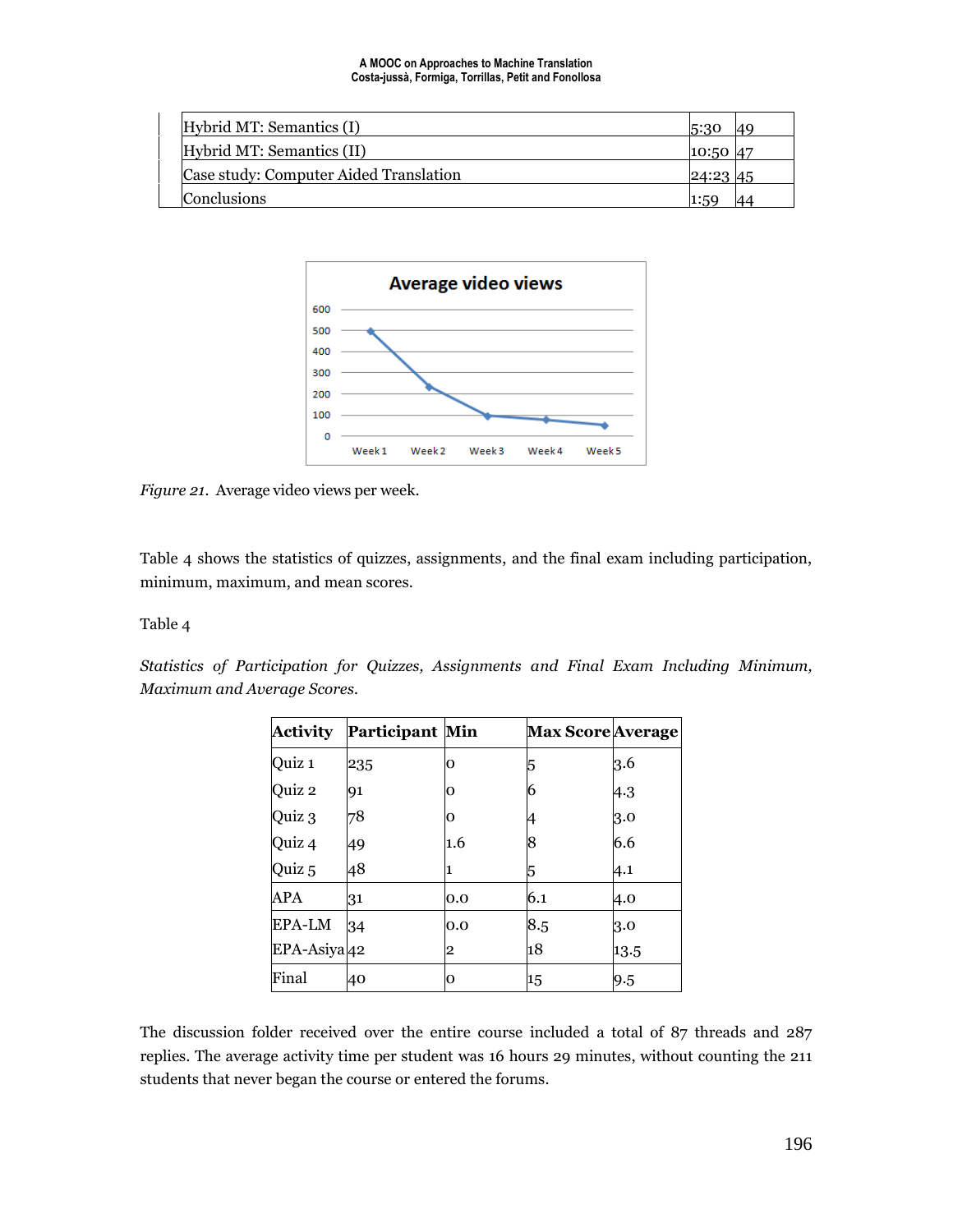The course had a total of 34 successful candidates that received the certificate, meaning the course achieved an almost 5% completion rate counting all students registered and a more than 6% completion rate when subtracting from the total number of students those that never began the course (211). This result confirms average MOOC completion rates of less than 7% 18.

## **Feedback**

As follows, this subsection reviews the responses received in the post-course survey. The survey opened five days before the end of the course to find out students' opinions of the quality of the course, the video-lectures and assignments. Table 5 reports the questions posed in this survey. A total of 42 students took this survey, which is coherent with students that were actively following the course at this stage.

Figure 22 shows whether students found the course useful. As we can see from the responses, most students enjoyed the course (over 88% where on the positive and neutral side). However, we cannot ignore the fact that 12% of the students disagreed or strongly disagreed on finding the course useful. Looking at the profile of those students, we discovered that they were the students with higher backgrounds in research, programming, and MT. In the future, to reduce this percentage, we have to further clarify the level of MT that the course aims to achieve. Figure 23 shows what areas of MT students were most interested in. The highest level of interest was divided between hybrid and statistical MT. However, there was a significant percentage of students interested in rule-based and evaluation. There was, therefore, no topic that could be taken out of the syllabus.

Table 5

*Post-Course Survey Questions and Corresponding Figures*

| <b>Question</b>                                                                         | <b>Figure</b> |
|-----------------------------------------------------------------------------------------|---------------|
| Did you find this course useful?                                                        | 22            |
| In which type of MT were you most interested?                                           | 23            |
| I enjoyed being a part of this course.                                                  |               |
| What I really missed in the course is                                                   |               |
| Approximately how many hours per week did you spend on the course?                      | 24            |
| Approximately how many hours per week did you spend in the forum?                       | 25            |
| Video-lectures were carefully prepared and well-deployed                                | 26            |
| Assignments were carefully designed, explained and adequate for the level of the course | 27            |

 $\overline{a}$ <sup>18</sup> <https://www.insidehighered.com/news/2013/05/10/new-study-low-mooc-completion-rates>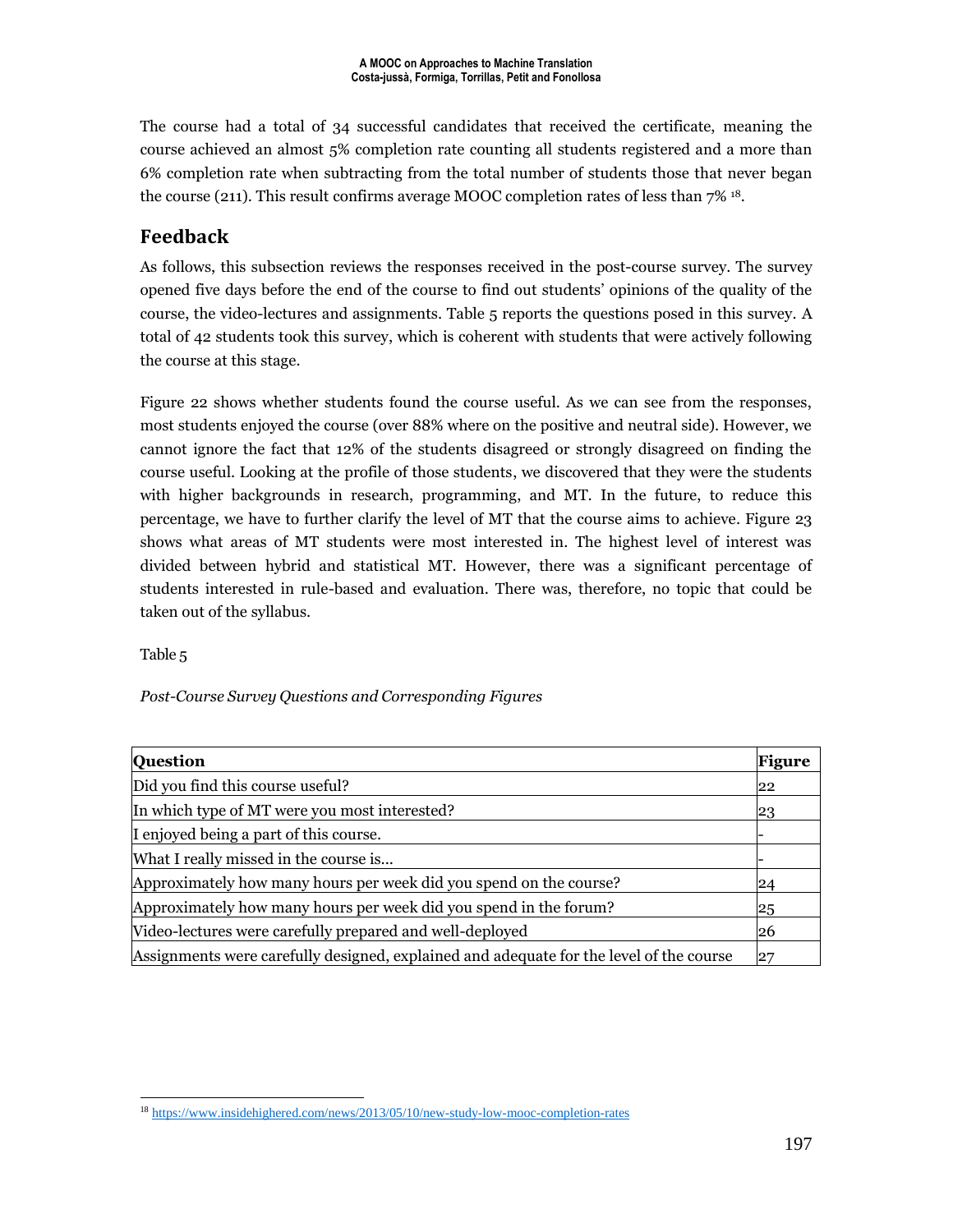![](_page_24_Figure_1.jpeg)

![](_page_24_Figure_2.jpeg)

 *Figure 22.* Did you find this course useful? *Figure 23.* More interested type of MT.

![](_page_24_Figure_4.jpeg)

More than 72% of the students enjoyed taking part in the course. Figures 24 and 25 show the time per week that the students spent on the course and in the forum, respectively. Here, we see that the majority of students spent between 2-4 hours per week doing the course. However, there was a very significant percentage of students (35%) that had to dedicate more than 4 hours to the course. This could be due to the different backgrounds of the course participants and the difficulties of adapting study hours to such a variety of profiles. On the other hand, time spent in the forum was quite low.

Figures 26 and 27 show the students' opinions of the quality of the video-lectures and assignments, respectively. Most students agreed the course offered good quality video-lectures and assignments. However, while the feedback from the students was positive, it should be noted that the 67% of the feedback was received from successful students.

![](_page_24_Figure_7.jpeg)

![](_page_24_Figure_9.jpeg)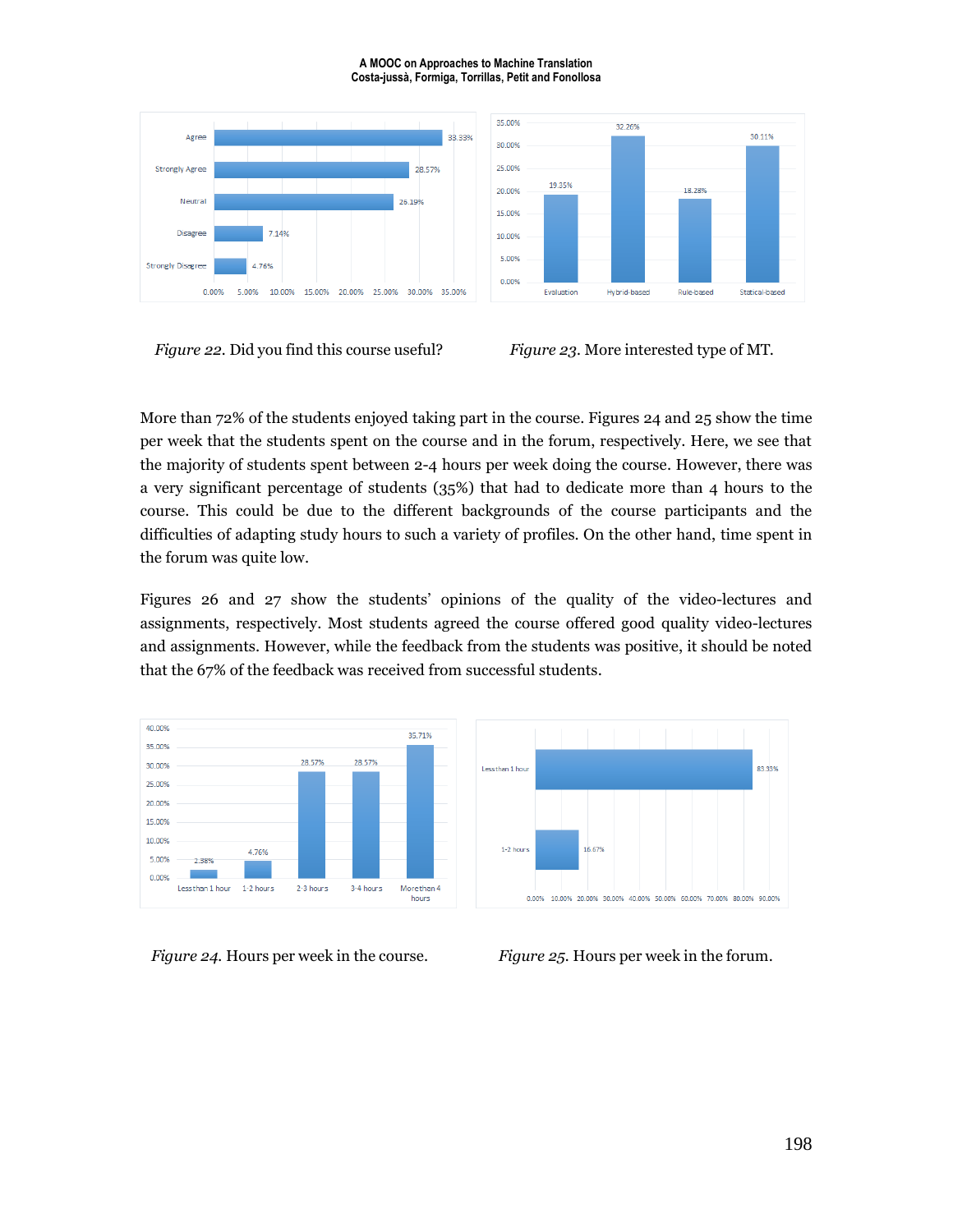![](_page_25_Figure_1.jpeg)

*Figure 26.* Video lectures were carefully prepared.

![](_page_25_Figure_3.jpeg)

*Figure 27.* Assignments were carefully designed.

### **Correlations**

We have previously described the global statistics relating to the students who took the course. In this section we analyze the successful students in correlation with the total number of students in the most relevant demographic groups.

For the successful students, the motivation for doing the course tended to lean towards educational reasons (70%) as compared with the total number of students that were more inclined to take the course for work-related reasons.

Figure 28 shows the distribution of the students in relation to their year of birth. In green, we show the percentage of successful students per year of birth. There were more successful students in the younger profiles. 48% of the students were women and 52% were men. Slightly more female candidates successfully completed the course than their male counterparts.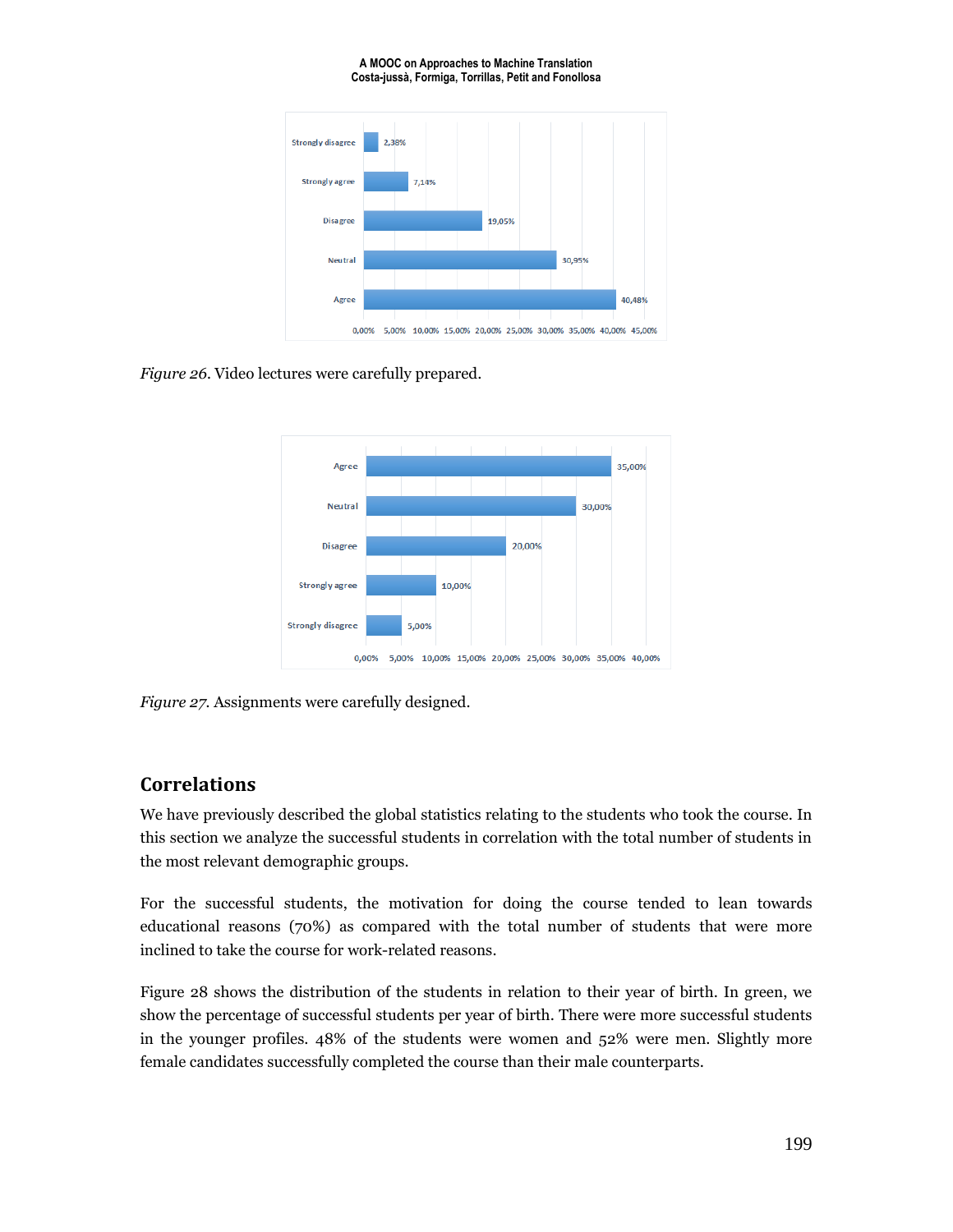Figure 29 shows the distribution of the students in relation to their country of birth. Figure 30 shows the distribution of the students according to the country they currently live in. In both figures, green shows the percentage of successful candidates per country of birth/living. Mexico had the biggest percentage of successful students.

![](_page_26_Figure_2.jpeg)

*Figure 28.* Year of Birth of successful students: in green, percentage of successful students.

![](_page_26_Figure_4.jpeg)

*Figure 29.* Country of Birth of successful students: In green, percentage of successful students.

 *Figure 30.* Country of Living: In green, percentage of successful students.

Figure 31 shows the distribution of the students in relation to the highest level of education achieved. In this case the distribution is very similar to the case of total number of students. Figure 32 shows the range of the students' backgrounds. In this case, the profile of students changes with respect to the profiles of the total number of students. Most successful students had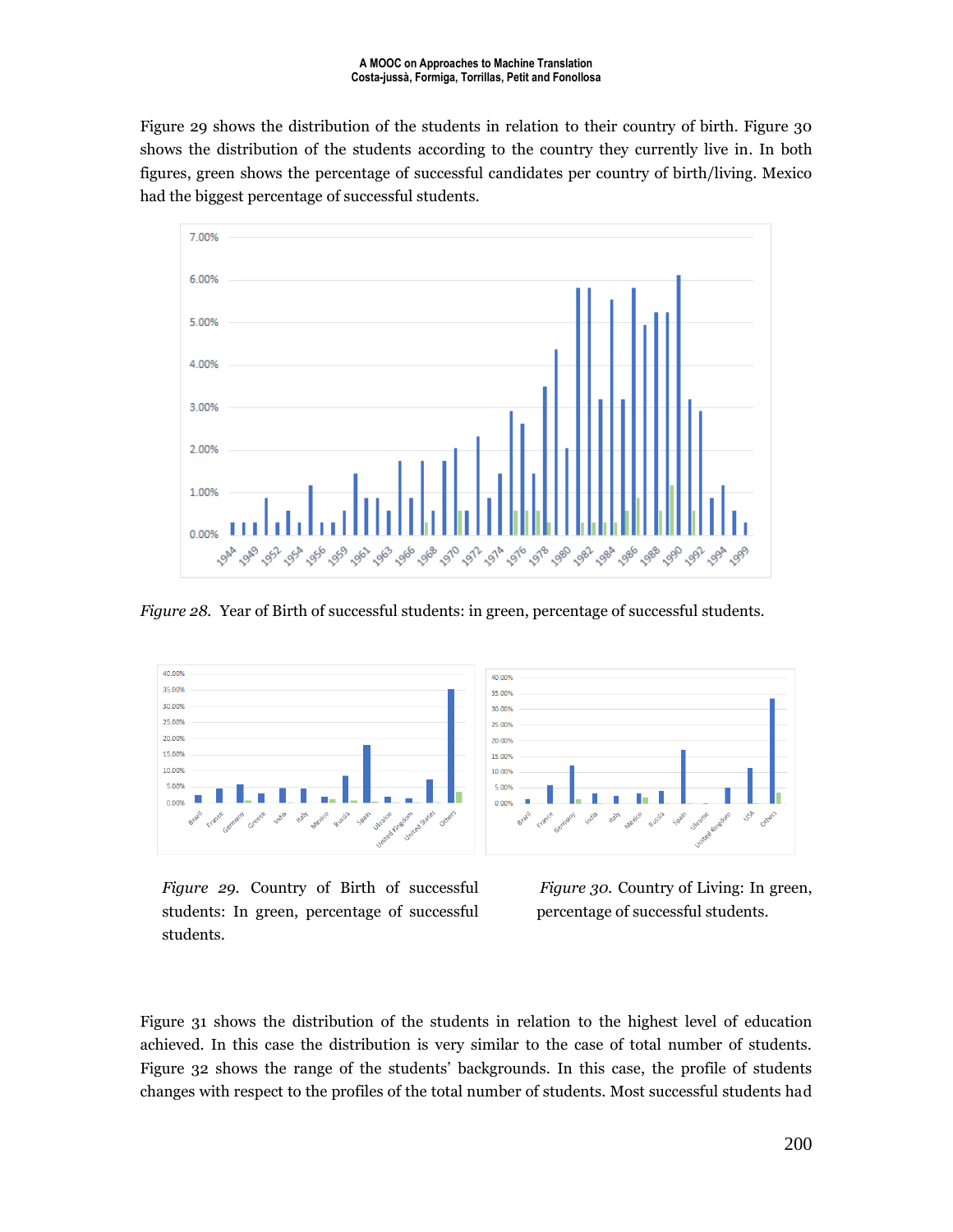a background in computer science rather than linguistics, which may support some of the discussions in the forum around the fact that people with linguistic profiles thought that this course was more oriented to computer scientists. The topic of the course may be weighted towards computer science, but, we intended to open it up to different profiles, which resulted in a 54% success rate with students not holding a computer science background.

![](_page_27_Figure_2.jpeg)

*Figure 31.* Highest Level of Education of successful students: in green the percentage of successful students.

![](_page_27_Figure_4.jpeg)

*Figure 32.* Kind of background of successful students: in green percentage of successful students.

The correlation between successful students and a background in programming and MT is almost 100%. Only 18% of the students were lecturers and equal proportions, 35%, came from the education and industry fields. Seventy percent of participants confirmed that this was their first MOOC, and about 56% of students confirmed that they would take more MOOCs in the future.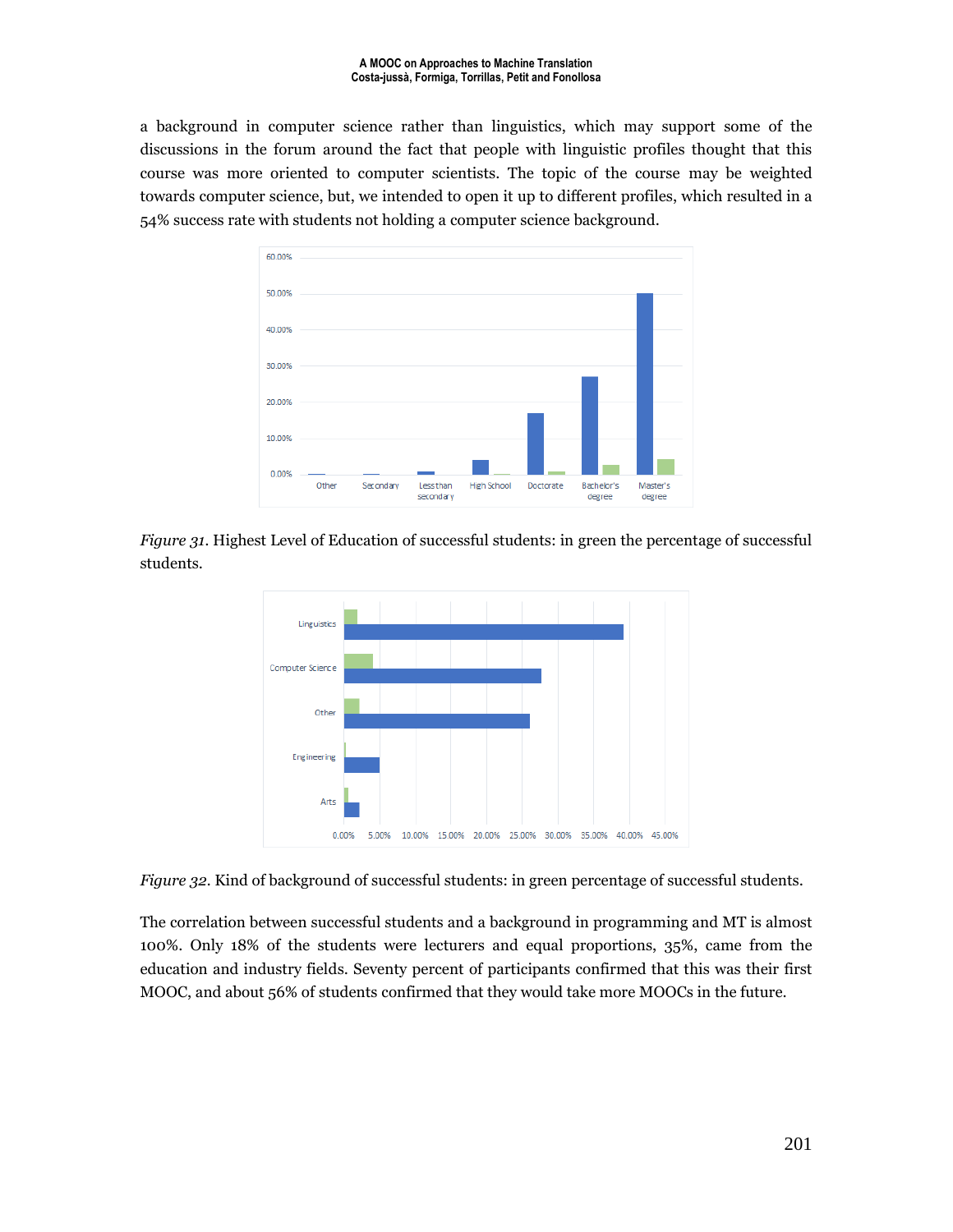## **Summary and Conclusions**

This paper reports the details of the first Massive Open On-line Course held at the Universitat Politècnica de Catalunya. The efforts involved in setting up this first course of its kind were made in many areas including the establishment of a new platform, international promotion, the recording of videos, and the definition of activities. Most of the design has been influenced by previous works in the MOOC area as cited along the paper. The description, procedures, and analysis of the MOOC reported in this paper can be especially useful to professors and/or researchers that want to prepare a MOOC on a low-resource basis and a less standardized platform. To this end, we show a summary table of what did work, what more or less worked in our experience, and the future work.

Table 6.

|                                   | Worked                                                                 | <b>More/Less Worked</b>                                                                   | <b>Future Work</b>                                                            |
|-----------------------------------|------------------------------------------------------------------------|-------------------------------------------------------------------------------------------|-------------------------------------------------------------------------------|
| Content                           | Mix Theory and<br>Practice<br>State-of-the-art<br>Research             | Content addressed to<br>different backgrounds --<br>Less mathematical  <br>More empirical | Provide perspective from<br><b>Translation companies</b><br>and professionals |
| <b>Activities</b><br>and<br>Forum | Quizzes<br>On-line autoevaluated<br>coding                             | <b>Programming Activities</b><br>Peer2Peer cooperation                                    | Better social network<br>perspective                                          |
| <b>Recording</b><br><b>Set</b>    | Format Slide +<br>Professor                                            | Applications for writing<br>in the slides vs wacom                                        | Student-given seminars<br>Hangouts                                            |
| <b>Platform</b>                   | User-friendly                                                          | LTI interconnection                                                                       | Deal with other platforms                                                     |
| <b>Team</b>                       | Multidisciplinary                                                      |                                                                                           |                                                                               |
| <b>Promotion</b>                  | Distribution lists<br><b>Specialized Web Pages</b><br>Personal WebPage | Paid advertisements<br>Geographical impact of<br>marketing                                | More wide promotion in<br>companies environment                               |

*Summary of What Did Work and What Did Not Work in the MOOC Design.*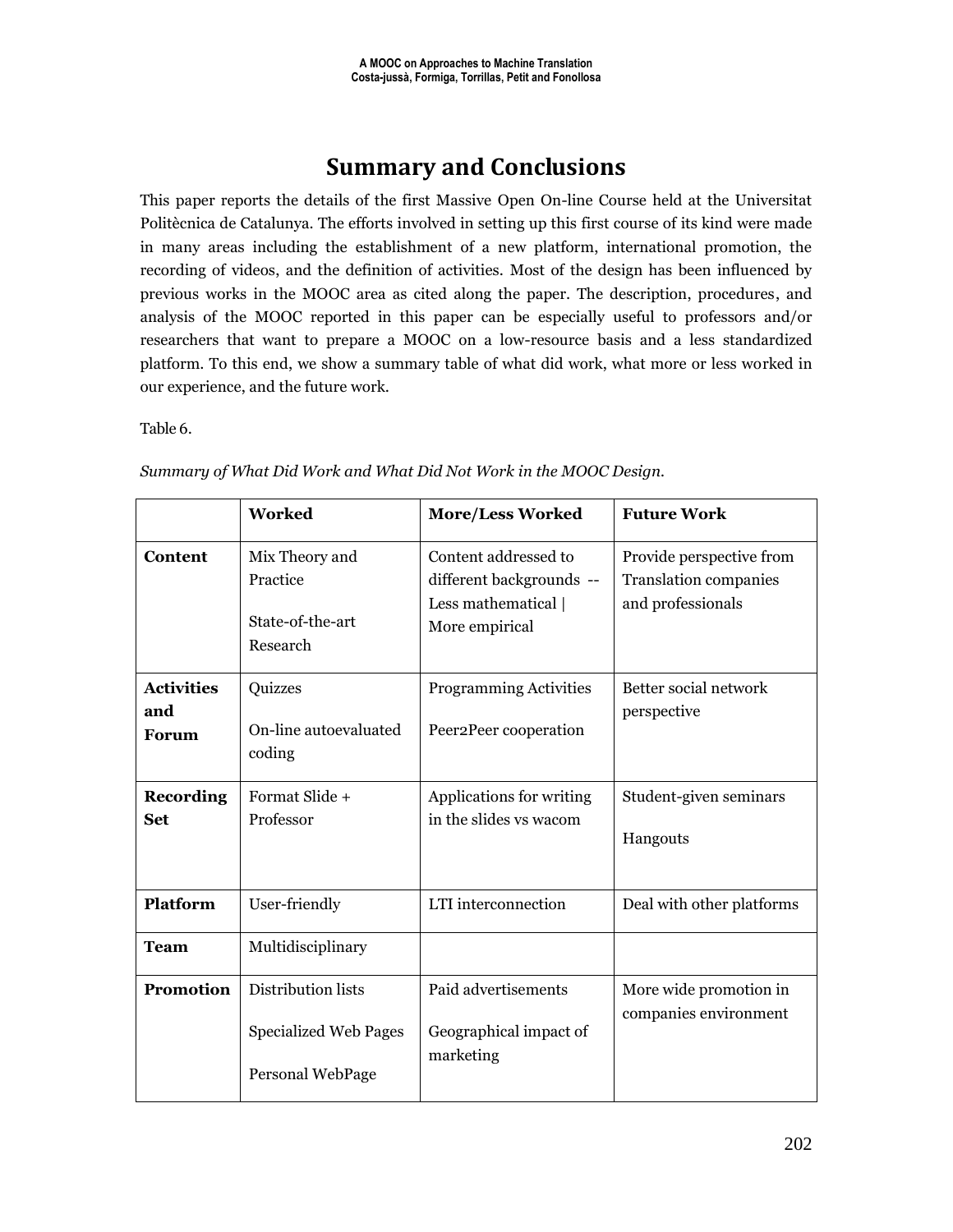| Pre-<br><b>Course</b><br><b>Survey</b>  | Design                                | Not enough time to reach<br>to the type of audience                                             | Make it mandatory for<br>evaluation                                                       |
|-----------------------------------------|---------------------------------------|-------------------------------------------------------------------------------------------------|-------------------------------------------------------------------------------------------|
| Post-<br><b>Course</b><br><b>Survey</b> | Design                                | Not enough participants                                                                         | Make it mandatory for<br>evaluation<br>Do a middle-course survey                          |
| <b>Motivation</b><br><b>Strategy</b>    | Weekly communication<br>with students | Generic emails to remind<br>lectures, activities and<br>evaluation<br><b>Failure prediction</b> | Keeping personalized<br>emails with progress track.<br>Student-based prediction<br>models |

The course, which is on the very specific topic of Machine Translation, was well received by the international community, and students from all over the world took part. Details on their participation were gathered and analyzed throughout the pre-course and demographic surveys. The completion rate falls within the standard for this kind of course (below 7%), but the postcourse surveys gave very positive feedback. In the future, we plan to do further editions of this course giving special focus on achieving a higher success rate of completion by selecting motivated students and making further actions to follow their learning.

## **Acknowledgments**

This work was partially supported by the AGAUR under the MOOCs 2013 contract, the Generalitat de Catalunya under the 2014 SGR 1660, the Spanish Ministry of Economy and Competitiveness contract TEC2012-38939-C03-02, as well as, by the European Regional Development Fund (ERDF/FEDER) and the Seventh Framework Program of the European Commission through the International Outgoing Fellowship Marie Curie Action (IMTraP-2011- 29951).

## **References**

- Abeer, W., & Miri, B. (2014). Students' preferences and views about learning in a MOOC. *Procedia - Social and Behavioral Sciences*, *152*, 318–323. doi:10.1016/j.sbspro.2014.09.203
- Aydemir, M., Özkeskin, E. E., & Akkurt, A. A. (2015). A theoretical framework on open and distance learning. *Procedia - Social and Behavioral Sciences*, *174*(2003), 1750–1757. doi:10.1016/j.sbspro.2015.01.833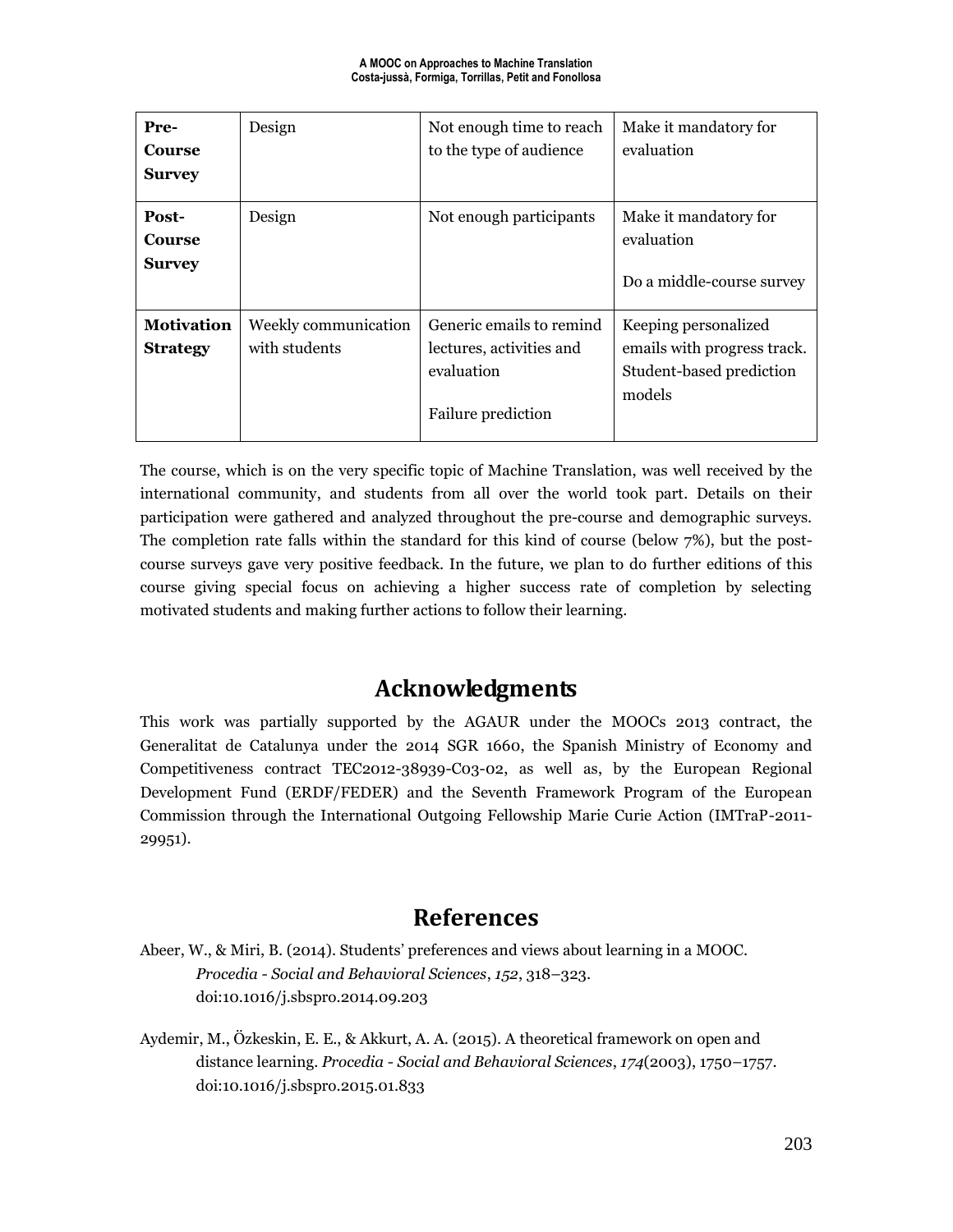- Chang, L.-H., Shibata, K., Andersen, G. J., Sasaki, Y., & Watanabe, T. (2014). Age-related declines of stability in visual perceptual learning. *Current Biology*, *24*(24), 2926–2929.
- Costa-jussà, M. R. (2013). Morphological , syntactical and semantic knowledge in statistical machine translation. In *NAACL HLT 2013 Tutorial Abstracts* (pp. 16–18). Atlanta, USA: ACL.
- Costa-jussà, M. R., & Farrús, M. (2014). Statistical machine translation enhancements through linguistic levels. *ACM Computing Surveys*, *46*, 1–28. doi:10.1145/2518130
- Costa-jussà M., Formiga, L., Petit, J. & Fonollosa, J.A.R. (2014). Detailed description of the development of a MOOC in the topic of Statistical Machine Translation *Proc. of the Mexican Conference on Artificial Intelligence, MICAI*, Chiapas.
- Gil, R., Virgili-Gomá, J., García, R., & Mason, C. (2015). Emotions ontology for collaborative modelling and learning of emotional responses. *Computers in Human Behavior*, 0–7. doi:10.1016/j.chb.2014.11.100
- Giménez, J., & Màrquez, L. (2010). Asiya: An open toolkit for automatic machine translation (meta-) evaluation. *The Prague Bulletin of Mathematical Linguistics*, *94*, 77–86. doi:10.2478/v10108-010-0022-6.PBML
- Godwin-jones, R. (2012). Challenging hegemonies in online learning. *Language Learning & Technology*, *16*(2), 4–13.
- Harms, R. (2015). Self-regulated learning, team learning and project performance in entrepreneurship education: Learning in a lean startup environment. *Technological Forecasting and Social Change*. doi:10.1016/j.techfore.2015.02.007
- Koehn, P. (2010). *Statistical Machine Translation*. Cambridge University Press.
- Kolp, M., & Wautelet, Y. (2014). Computers in human behavior human organizational patterns applied to collaborative learning software systems. *Computers in Human Behavior*, 1–10. doi:10.1016/j.chb.2014.11.094
- Lopez, A., Post, M., Callison-burch, C., Weese, J., Ganitkevitch, J., Ahmidi, N., Buzek, O., Hanson, L., Jamil, B., Lee, M., Lin, Y., Pao, H., Rivera, F., Shahriyari, L., Sinha, D., Teichert, A., Wampler, S., Weinberger, M., Xu, D., Yang, L. and Zhao, S. (2013). Learning to translate with products of novices : A suite of open-ended challenge problems for teaching MT, *Transactions of the Association for Computational Linguistics 1*, 165–178.
- Muñoz-Merino, P. J., Ruipérez-Valiente, J. a., Alario-Hoyos, C., Pérez-Sanagustín, M., & Delgado Kloos, C. (2015). Precise effectiveness strategy for analyzing the effectiveness of students with educational resources and activities in MOOCs. *Computers in Human Behavior*, *47*, 108–118. doi:10.1016/j.chb.2014.10.003